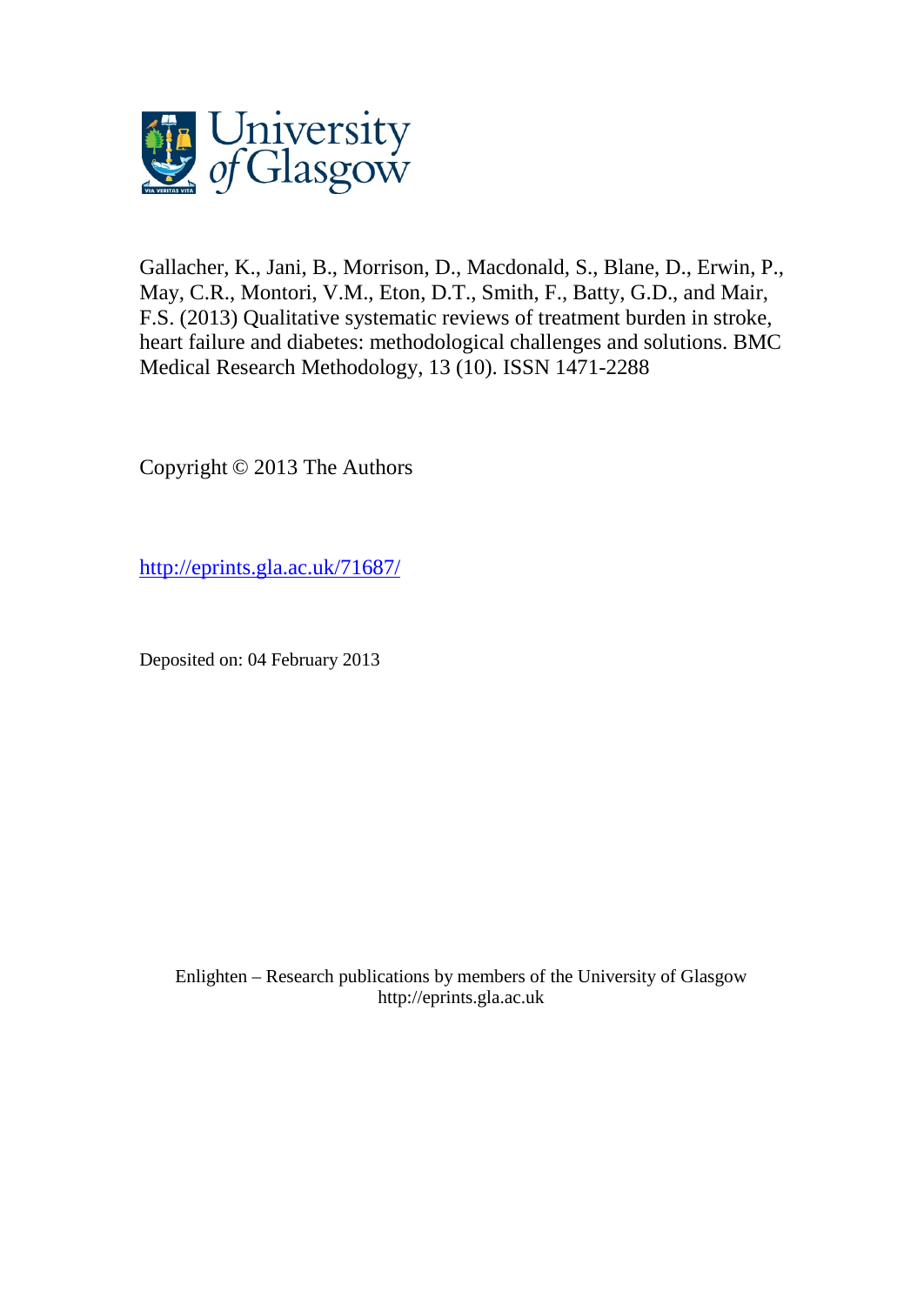

This Provisional PDF corresponds to the article as it appeared upon acceptance. Fully formatted PDF and full text (HTML) versions will be made available soon.

# **Qualitative Systematic Reviews of Treatment Burden in Stroke, Heart Failure and Diabetes - Methodological Challenges and Solutions.**

BMC Medical Research Methodology 2013, **13**:10 doi:10.1186/1471-2288-13-10

Katie Gallacher ([katie.gallacher@glasgow.ac.uk](mailto:katie.gallacher@glasgow.ac.uk)) Bhautesh Jani ([bhautesh.jani@glasgow.ac.uk](mailto:bhautesh.jani@glasgow.ac.uk)) Deborah Morrison [\(deborah.morrison@glasgow.ac.uk](mailto:deborah.morrison@glasgow.ac.uk)) Sara Macdonald [\(sara.macdonald@glasgow.ac.uk\)](mailto:sara.macdonald@glasgow.ac.uk) David Blane ([david.blane@glasgow.ac.uk](mailto:david.blane@glasgow.ac.uk)) Patricia Erwin ([Erwin.Patricia@mayo.edu](mailto:Erwin.Patricia@mayo.edu)) Carl R May ([c.r.may@soton.ac.uk\)](mailto:c.r.may@soton.ac.uk) Victor M Montori ([Montori.Victor@mayo.edu](mailto:Montori.Victor@mayo.edu)) David T Eton [\(Eton.David@mayo.edu\)](mailto:Eton.David@mayo.edu) Fiona Smith [\(fiona.smith@glasgow.ac.uk](mailto:fiona.smith@glasgow.ac.uk)) G David Batty ([david.batty@ucl.ac.uk](mailto:david.batty@ucl.ac.uk)) Frances S Mair ([frances.mair@glasgow.ac.uk](mailto:frances.mair@glasgow.ac.uk))

|                                      | <b>ISSN</b> 1471-2288                                    |  |  |
|--------------------------------------|----------------------------------------------------------|--|--|
|                                      | <b>Article type</b> Correspondence                       |  |  |
| <b>Submission date</b> 23 April 2012 |                                                          |  |  |
| Acceptance date 15 October 2012      |                                                          |  |  |
|                                      | <b>Publication date</b> 28 January 2013                  |  |  |
|                                      | Article URL http://www.biomedcentral.com/1471-2288/13/10 |  |  |

Like all articles in BMC journals, this peer-reviewed article can be downloaded, printed and distributed freely for any purposes (see copyright notice below).

Articles in BMC journals are listed in PubMed and archived at PubMed Central.

For information about publishing your research in BMC journals or any BioMed Central journal, go to

<http://www.biomedcentral.com/info/authors/>

© 2013 Gallacher et al.

This is an open access article distributed under the terms of the Creative Commons Attribution License [\(http://creativecommons.org/licenses/by/2.0](http://creativecommons.org/licenses/by/2.0)), which permits unrestricted use, distribution, and reproduction in any medium, provided the original work is properly cited.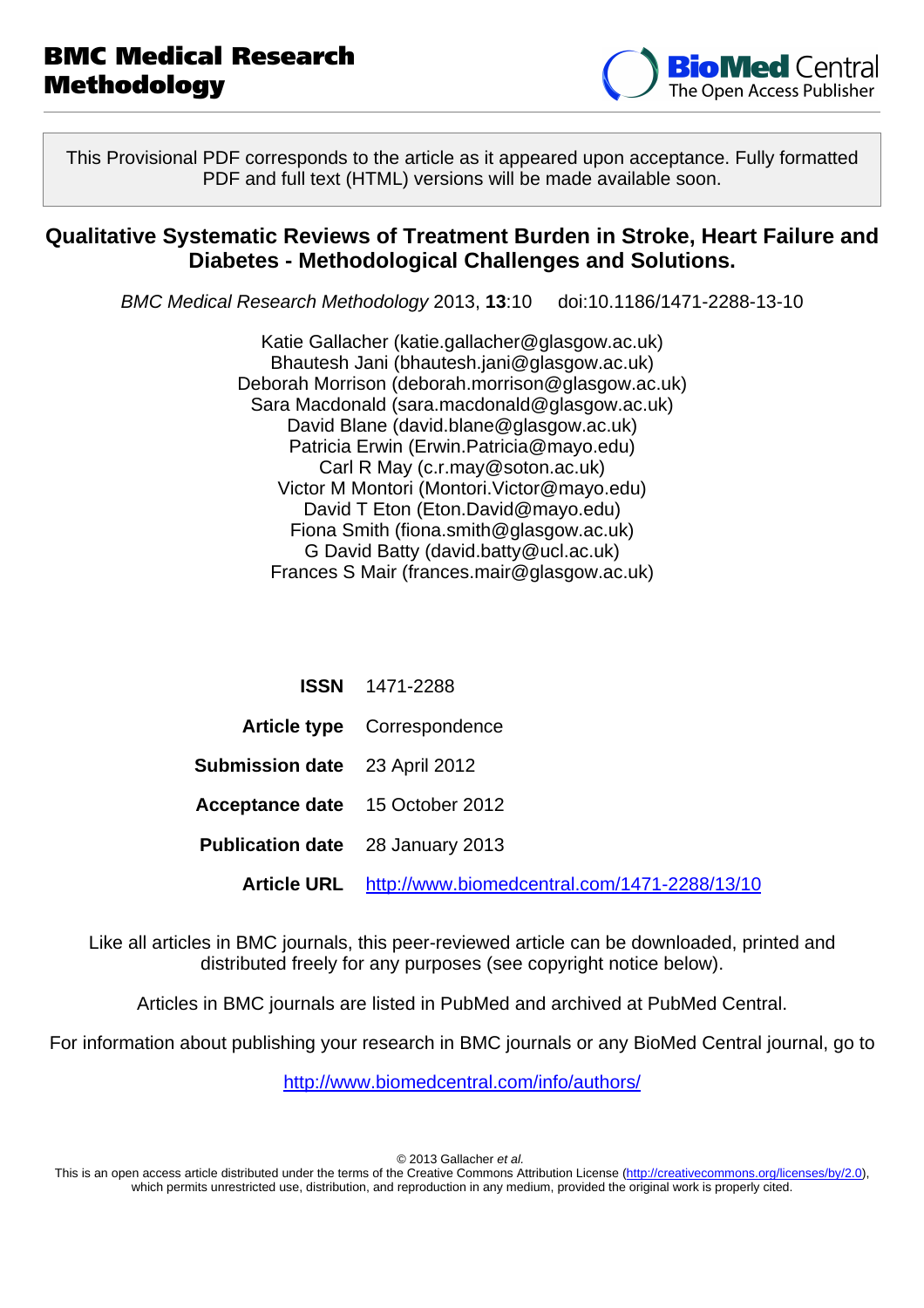**Qualitative Systematic Reviews of Treatment Burden in Stroke, Heart Failure and Diabetes - Methodological Challenges and Solutions.**

**Gallacher, K; Jani, B; Morrison, D; Macdonald, S; Blane, D; Erwin, P; May, CR; Montori, VM; Eton, DT; Smith, F; Batty GD; Mair FS on behalf of the International Minimally Disruptive Medicine Workgroup.**

**Emails: [katie.gallacher@glasgow.ac.uk](mailto:katie.gallacher@glasgow.ac.uk)<sup>1</sup> ; [bhautesh.jani@glasgow.ac.uk](mailto:bhautesh.jani@glasgow.ac.uk)<sup>1</sup> ;** 

**[deborah.morrison@glasgow.ac.uk](mailto:deborah.morrison@glasgow.ac.uk)<sup>1</sup> ; [sara.macdonald@glasgow.ac.uk](mailto:sara.macdonald@glasgow.ac.uk)<sup>1</sup> ; [david.blane@glasgow.ac.uk](mailto:david.blane@glasgow.ac.uk)<sup>1</sup> ; [erwin.patricia@mayo.edu](mailto:erwin.patricia@mayo.edu)<sup>2</sup> ; [c.r.may@soton.ac.uk](mailto:c.r.may@soton.ac.uk)<sup>3</sup> ; [Montori.Victor@mayo.edu](mailto:Montori.Victor@mayo.edu)<sup>2</sup> ; [Eton.David@mayo.edu](mailto:Eton.David@mayo.edu)<sup>2</sup> ; [fiona.smith@glasgow.ac.uk](mailto:fiona.smith@glasgow.ac.uk)<sup>1</sup> ; [david.batty@ucl.ac.uk](mailto:david.batty@ucl.ac.uk)<sup>4</sup> [; frances.mair@glasgow.ac.uk](mailto:frances.mair@glasgow.ac.uk1)<sup>1</sup> (Corresponding author).**

**1 University of Glasgow, Scotland, UK**

**2 Mayo Clinic, Rochester, Minnesota, US**

**3 University of Southampton, England, UK**

**4 University College London, England, UK**

**The International Minimally Disruptive Medicine Workgroup includes: Victor M Montori, Carl May, Frances Mair, Katie Gallacher, David Eton, Deborah Morrison, Bhautesh Jani, Sara Macdonald, Susan Browne, David Blane, Nilay Shah, Nathan Shipee, Patricia Erwin, Kathleen Yost.**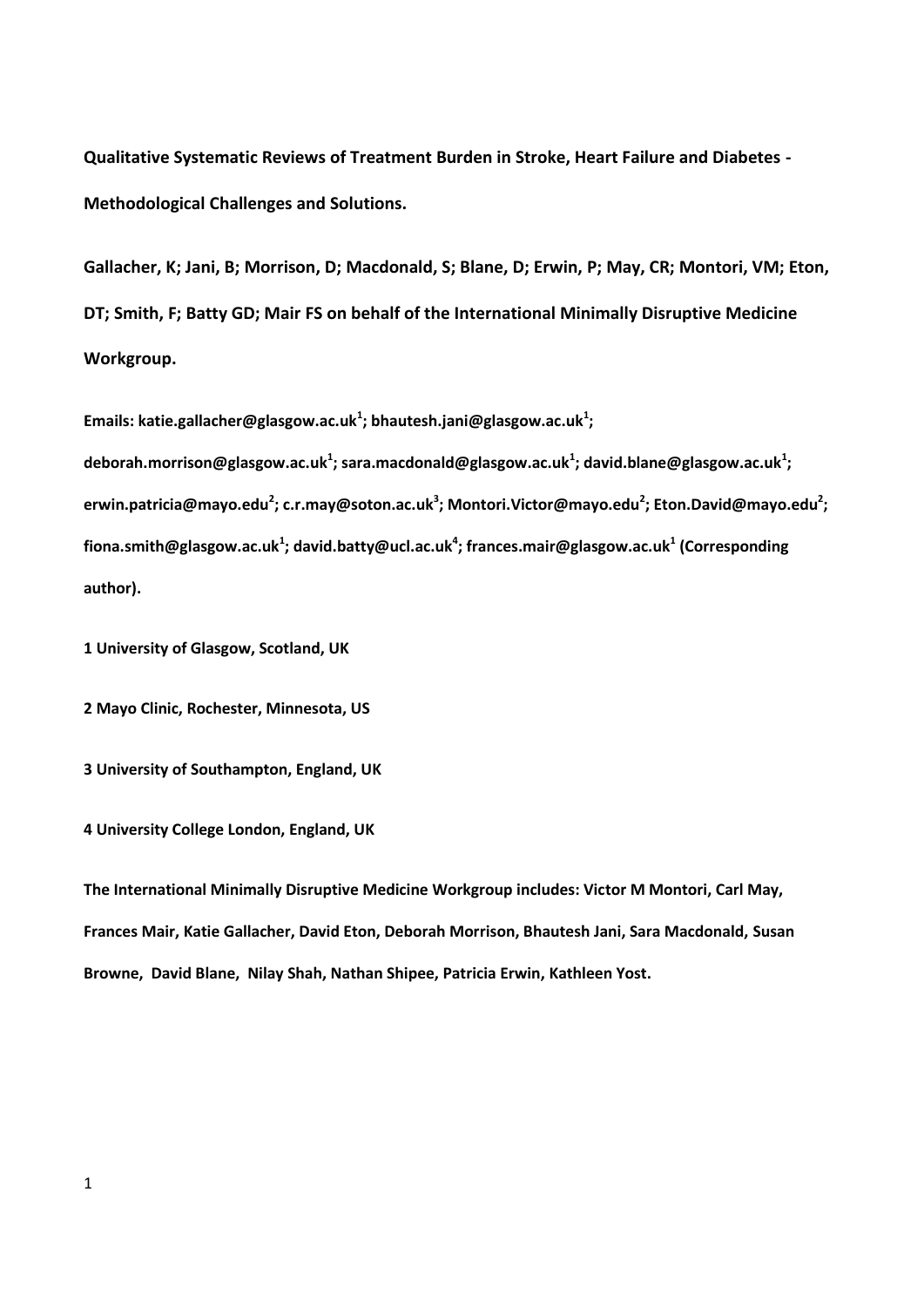### **ABSTRACT**

# **Background**

Treatment burden can be defined as the self-care practices that patients with chronic illness must perform to respond to the requirements of their healthcare providers, as well as the impact that these practices have on patient functioning and well being. Increasing levels of treatment burden may lead to suboptimal adherence and negative outcomes. Systematic review of the qualitative literature is a useful method for exploring the patient experience of care, in this case the experience of treatment burden. There is no consensus on methods for qualitative systematic review. This paper describes the methodology used for qualitative systematic reviews of the treatment burdens identified in three different common chronic conditions, using stroke as our exemplar.

# **Methods**

Qualitative studies in peer reviewed journals seeking to understand the patient experience of stroke management were sought. Limitations of English language and year of publication 2000 onwards were set. An exhaustive search strategy was employed, consisting of a scoping search, database searches (Scopus, CINAHL, Embase, Medline & PsycINFO) and reference, footnote and citation searching. Papers were screened, data extracted, quality appraised and analysed by two individuals, with a third party for disagreements. Data analysis was carried out using a coding framework underpinned by Normalization Process Theory (NPT).

# **Results**

A total of 4364 papers were identified, 54 were included in the review. Of these, 51 (94%) were retrieved from our database search. Methodological issues included: creating an appropriate search strategy; investigating a topic not previously conceptualised; sorting through irrelevant data within papers; the quality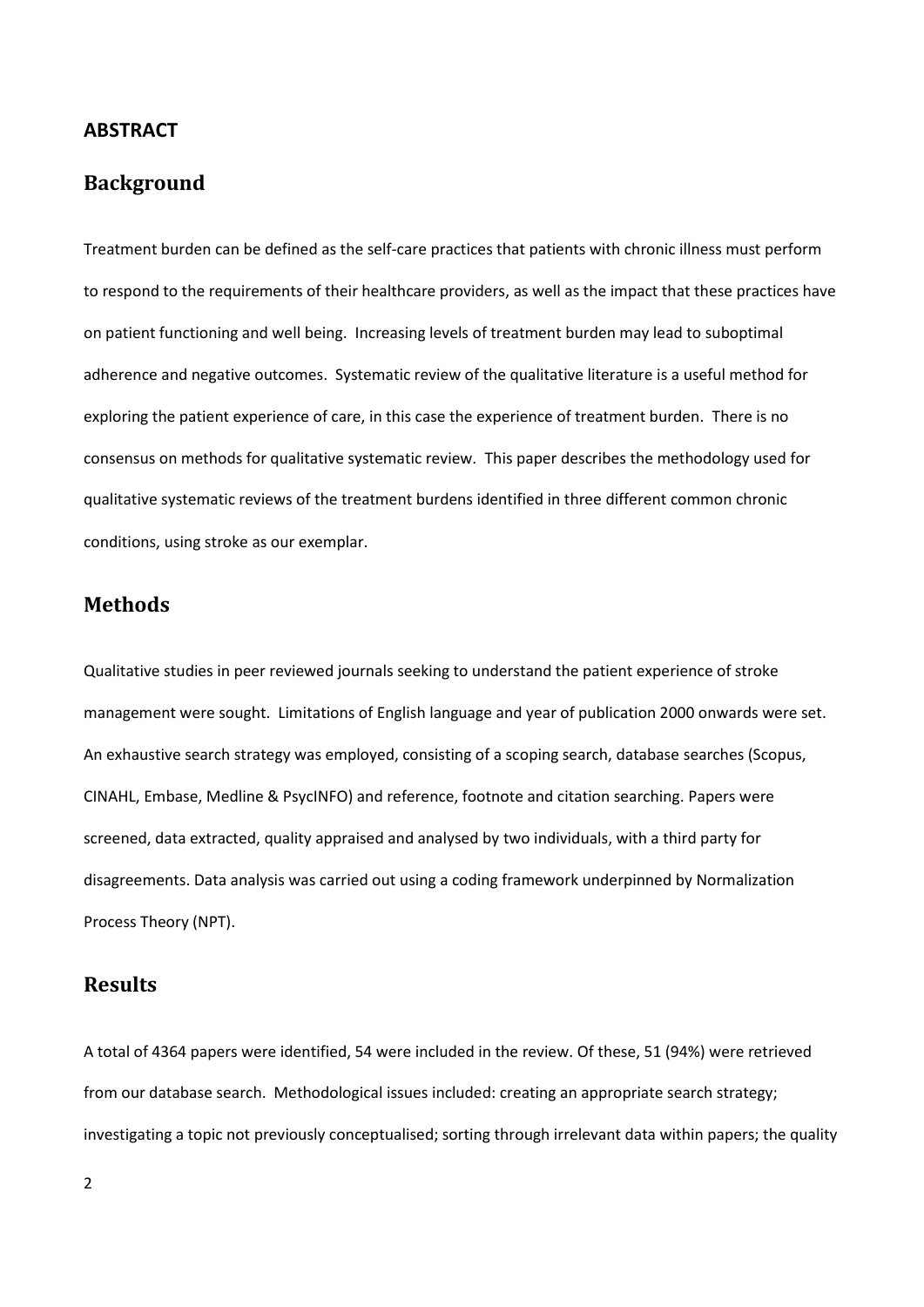appraisal of qualitative research; and the use of NPT as a novel method of data analysis, shown to be a useful method for the purposes of this review.

# **Conclusion**

The creation of our search strategy may be of particular interest to other researchers carrying out synthesis of qualitative studies. Importantly, the successful use of NPT to inform a coding frame for data analysis involving qualitative data that describes processes relating to self management highlights the potential of a new method for analyses of qualitative data within systematic reviews.

# **KEY WORDS**

Qualitative Systematic Review, Normalization Process Theory, Stroke, Treatment Burden.

#### **MAIN ARTICLE**

# **Background**

## **Treatment Burden**

Recently, there has been a growing literature that describes the concept of *treatment burden.* Treatment burden can be defined as the "workload" of health care that patients must perform in response to the requirements of their healthcare providers as well as the "impact" that these practices have on patient functioning and well being. "Workload" includes the demands made on a patient's time and energy due to treatment for a condition(s) (e.g. attending appointments, undergoing investigations, taking medications) as well as other aspects of self-care (e.g. health monitoring, diet, exercise). "Impact" includes the effect of the workload on the patient's behavioural, cognitive, physical, and psychosocial well-being [1,2]. Two patients with equivalent "workloads" may be burdened in different ways and to different extents, this can be explained by differences in their "capacity", meaning their ability to handle work (e.g. functional morbidity, financial/social resources, literacy) as well as the burden of the illness itself [2]. It has been posited that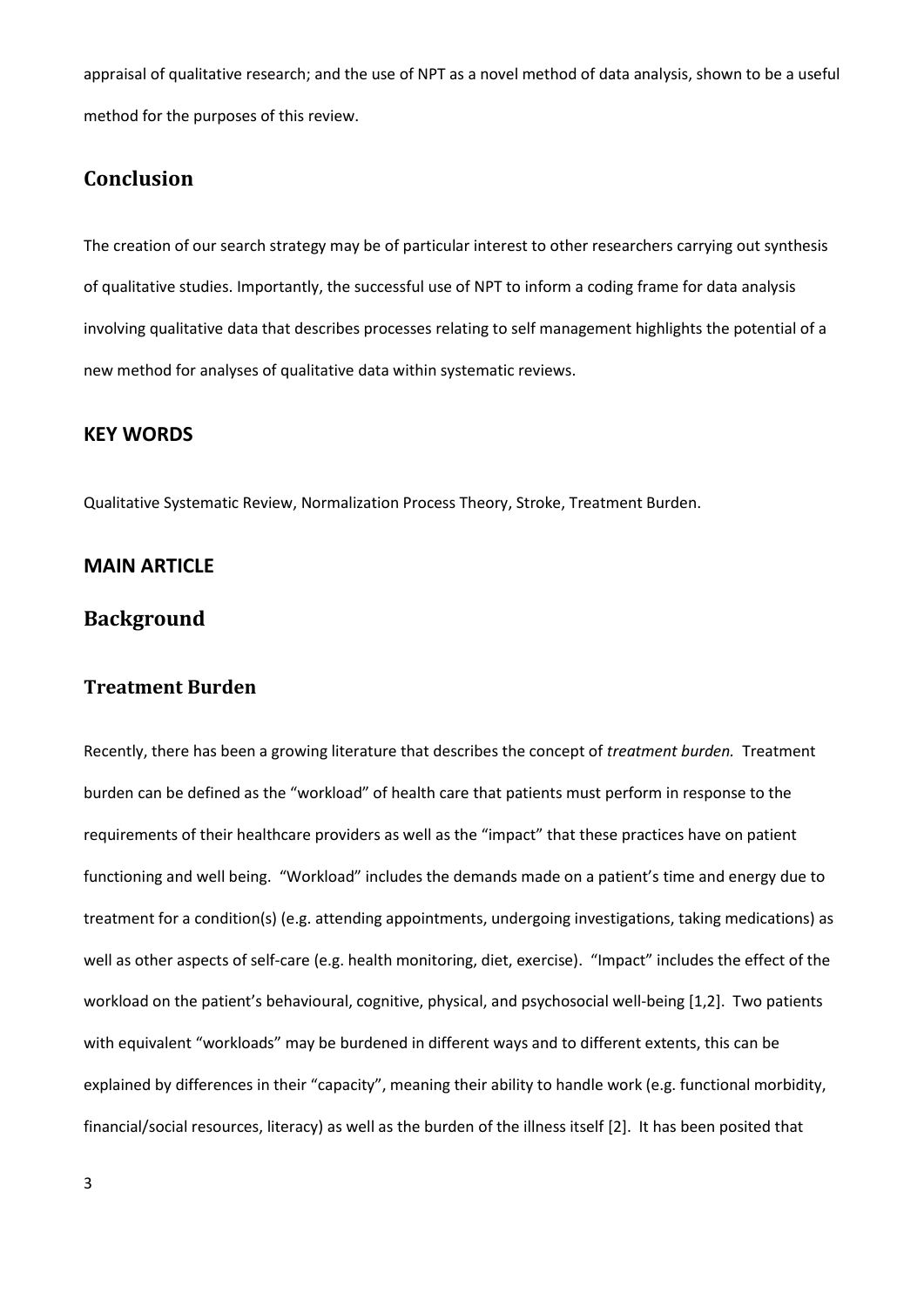treatment burden is important because for many people with complex, chronic co-morbidities it may reduce their capacity to follow management plans [3]. Those individuals with chronic illness who view their management plans as being excessively demanding are less likely to adhere to therapies [4,5]. Thus, increasing treatment burden, which is more likely in those with multiple chronic conditions, may lead to suboptimal adherence and consequently negative outcomes [3]. This can lead to further burden of illness and more intensified treatments, further increasing the burden on the patient. Treatment burden is therefore part of a dynamic state involving a complex set of personal, social and clinical factors contributing towards the patient's experience [2].

A range of treatment burdens or workload factors for those with chronic disease have been described which include: *logistical burdens*, for example organising appointments or visits from health professionals, organising rehabilitation, arranging transport; *technical burdens*, for example enacting lifestyle changes, performing rehabilitation exercises, modifying environments, taking medications*; relational burdens*, for example enrolling family, friends and health professionals for support, initiating interactions with possible carers and supporters; and *sense making burdens*, for example conceptualising problems, understanding and learning about management strategies, knowing when to seek help, differentiating between treatments [6- 9].

Although aspects of treatment burden have been described we do not yet have a full understanding of the phenomenon, and in particular, what might be the generic or disease specific features. Our aim is to explore treatment burden as a concept, with the aim of informing the development of a method of measurement [10], in order to aid clinicians and policy makers in decreasing treatment burden for patients [11]. It is for this reason that we have conducted three systematic reviews of the qualitative literature relating to patient experiences of living with stroke, heart failure and diabetes. These three chronic diseases were chosen as we hypothesised that they all involve conceivably complicated, long term management plans that require significant personal investment from patients [12-14].

## **Systematic review of qualitative studies**

4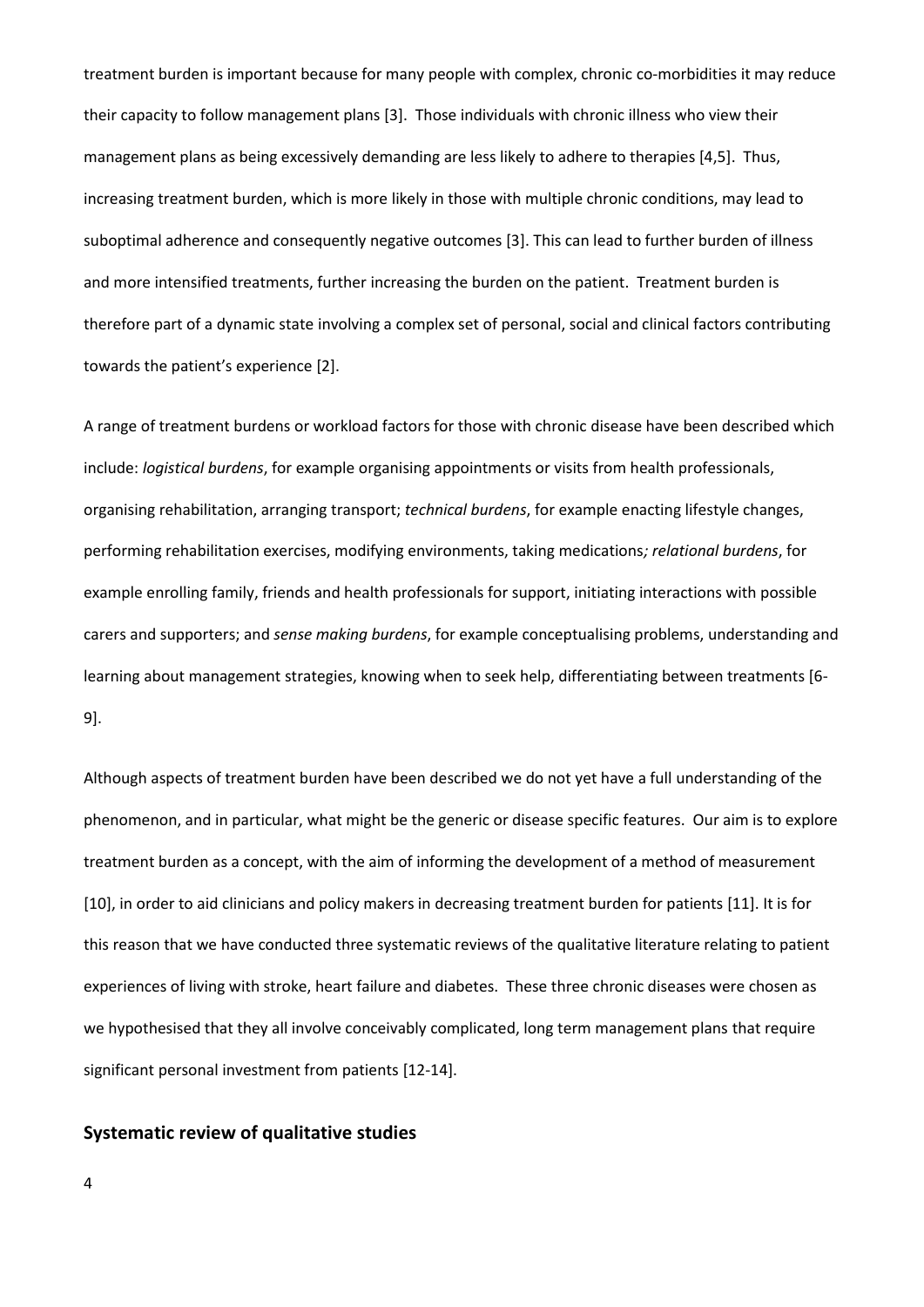We chose to examine the qualitative literature as this type of research suitably lends itself to uncovering and exploring patients' perceived needs and behaviours, providing conceptual depth about the patient experience. However, conducting a qualitative systematic review remains challenging and contentious. Increasing numbers of qualitative studies have led to a demand for reliable methods for appraising and synthesising qualitative research similar to the systematic review and meta-analysis of quantitative studies [15,16]. However, there are opposing views on whether this is appropriate or even possible, due to deep seated epistemological and ontological differences [17].

There are a range of methods available for the synthesis of qualitative research [18]. With regards to searching the literature, there are two main schools of thought: those who advocate using purposeful sampling to retrieve materials until data saturation is reached [19]; and those who aim to retrieve all of the relevant studies in a field rather than a sample of them [20]. The first approach is often taken by authors of narrative reviews, reviews using an extremely large and diverse set of resources [21], or those aimed at developing concepts and theories rather than summarizing research carried out to date [22]. Studies aimed at comprehensively summarizing the literature should include a comprehensive and rigorous database search using predefined index /subject heading / free text terms, informed by an initial scoping search [22- 26].

Finding relevant qualitative studies has been reported as an arduous task due to inadequate refinement of the electronic indexing of qualitative articles[22,27]. Those papers found in journals also often lack abstracts or include titles based on patient quotes, making it difficult to establish relevance of the paper in question[22]. Several papers have been published outlining strategies for searching through well known databases for relevant qualitative studies [28-31].

Due to these difficulties, other techniques have become established as helpful in the searching process, which can involve either electronic or hand searching [25,26]:

- Reference or footnote tracking (looking back at studies referenced in articles found).
- 5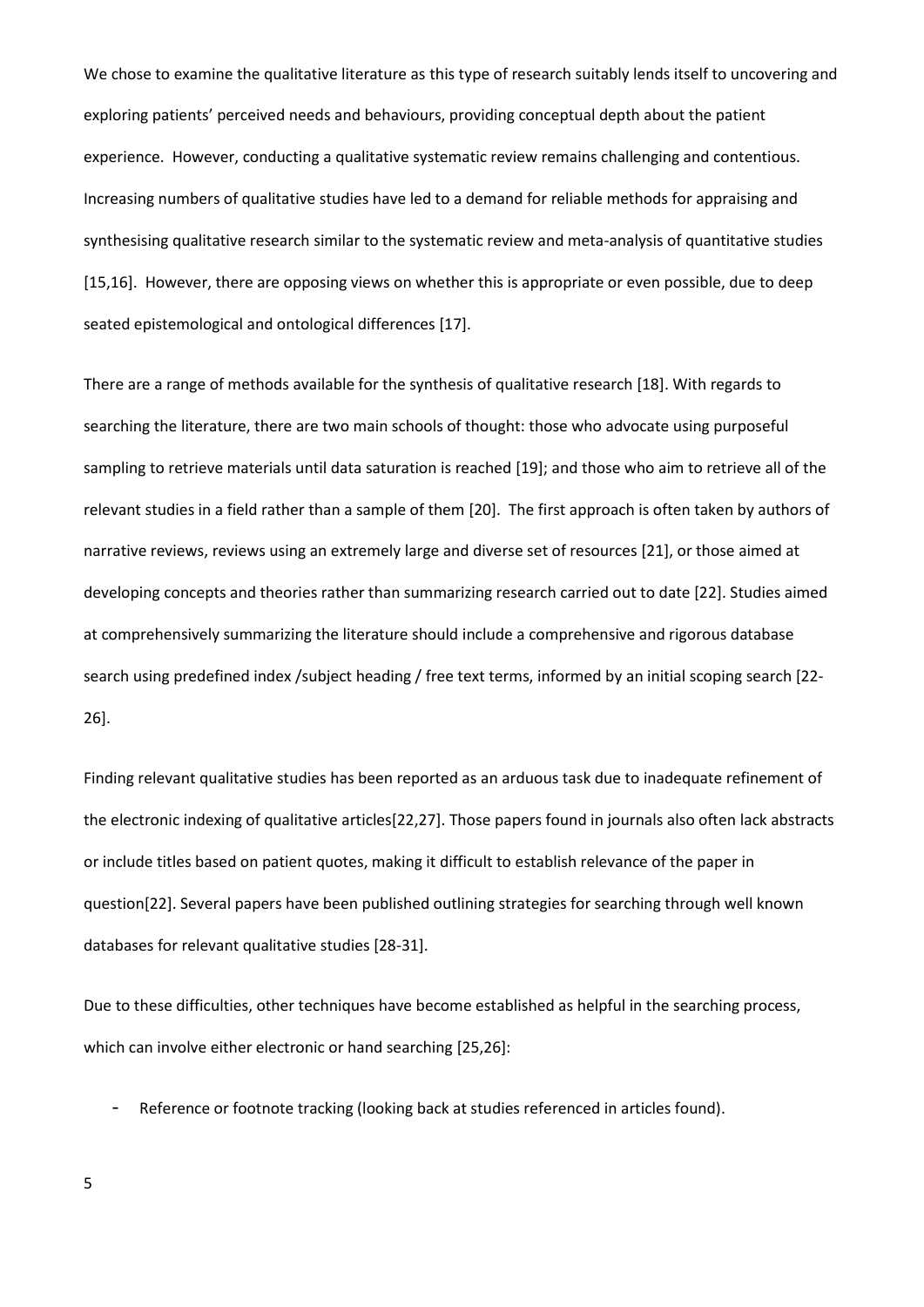- Citation tracking (looking forward at studies that have subsequently cited articles found, using a citation database).
- Personal knowledge and personal contacts.
- Contacting the authors of known papers or experts in the field.
- Hand searching relevant journals.
- Internet browsing such as berry picking (a method of searching where one search may lead to another and 'clusters' of papers are often found together).

Indeed, in their systematic review of complex evidence, Greenhalgh et al found that only 30% of their primary sources were found by the traditional method of using a predefined search strategy and that 51% were found by other predefined methods such as reference, footnote and citation tracking[25].

There are opposing thoughts on whether quality appraisal of qualitative research is indeed appropriate. Those against it believe that each piece of research tells its own story and cannot be compared to another[16]. Others, however, believe it to be an essential component of rigorous qualitative synthesis [15], albeit amongst these supporters there is no consensus on how to enact quality appraisal, unlike the widely agreed checklists available for quantitative research, such as the Cochrane Risk of Bias Tool [32-34].

Methods of data synthesis are also highly debated, with a great array of documented options and somewhat confusing terminology [18]. Most consist of a 'compare and contrast' exercise, which can range from descriptive techniques that aim to summarize similarities and differences between studies and interpretive techniques that additionally aim to develop new understandings and perspectives while preserving meaning from the original studies [23,24]. Examples of techniques used include meta-ethnography[35], critical interpretive synthesis [36], thematic synthesis [37], grounded theory [38], meta-narrative review [39], realist synthesis [21], cross case analysis [40], meta-synthesis [41], and meta-study [42]. Meta-ethnography has emerged as one of the more popular methods of data synthesis[27,35]. This is an interpretive method that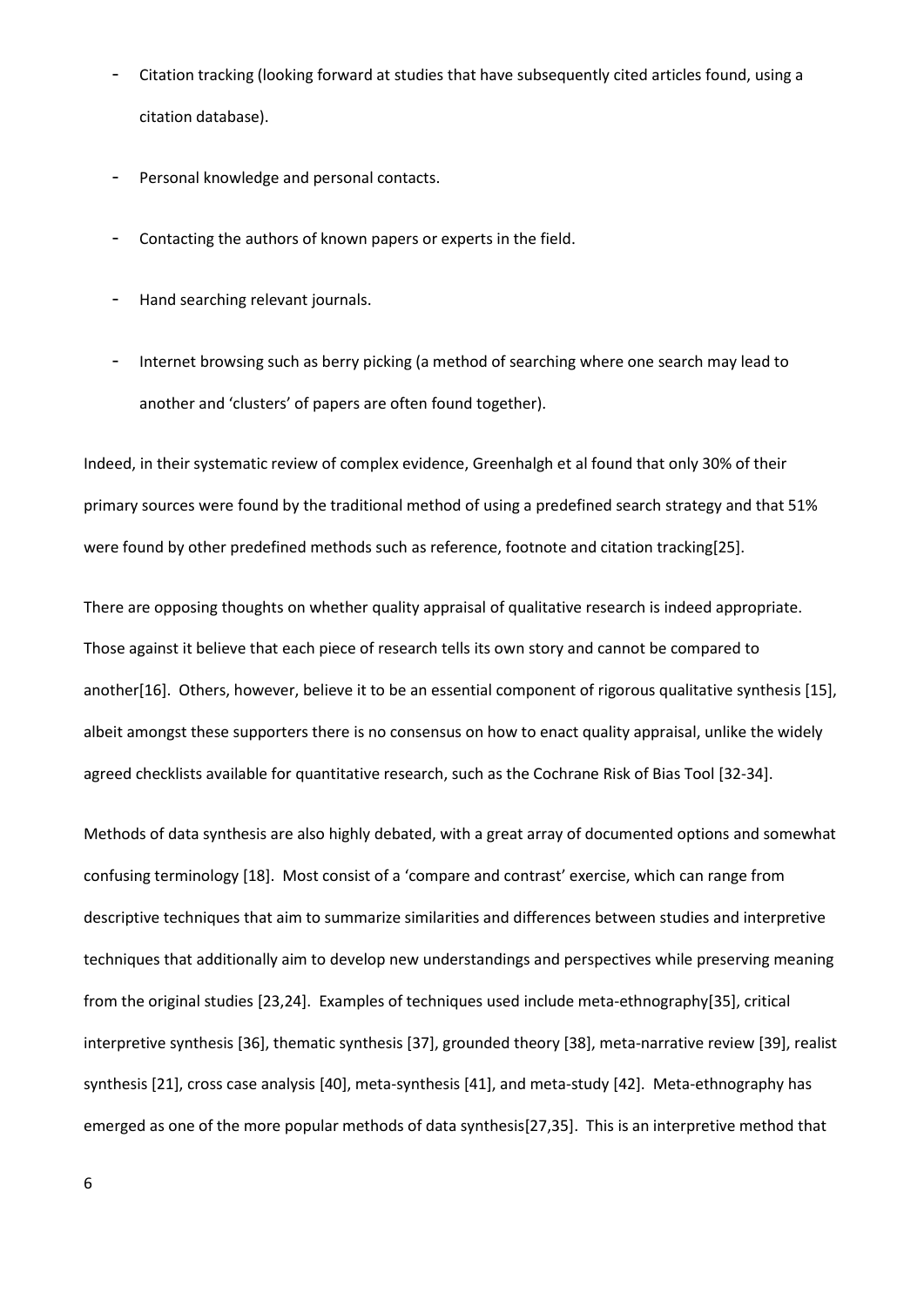seeks to create higher order interpretations, and tends to be suited to researchers using inductive methods of research seeking to explore a phenomenon rather than answer a predefined question [18].

It has been suggested that Normalization Process Theory (NPT) [43,44] could potentially offer new ways to approach the analysis of qualitative data gathered as part of a systematic review and that it could have a role in helping to interpret data when considering how patients or carers manage/deal with a range of conditions and self care issues [45]. NPT has a robust theoretical basis and explains how the work of enacting an ensemble of practices (in this case the components of treatment burden) is accomplished through the operation of four mechanisms: 'coherence' (sense making work); 'cognitive participation' (relationship work); 'collective action' (enacting work); and 'reflexive monitoring' (appraisal work) [43]. NPT has previously been used successfully to aid conceptualisation of the qualitative literature relating to the implementation of new technologies by framework synthesis [45-47]. Framework synthesis is a method of synthesis derived from qualitative framework analysis [48,49]. It is an appropriate method for researchers with some degree of knowledge in their chosen area, with a predefined framework being applied to data to gain a deeper understanding of a particular phenomenon. Care must be taken, however, not to 'shoe horn' findings into the framework, and this is one challenge of using such a method. A novel aspect of our reviews is that we have used NPT as a conceptual and coding framework and we describe this approach within this paper.

### **Aims**

The aim of this paper is to describe and discuss the methods used and instruments developed to undertake qualitative systematic reviews of the treatment burdens identified in three different common chronic conditions. The approaches used for data collection and analysis were the same for all three. A particularly novel aspect of these reviews is the use of a coding framework underpinned by NPT. In this paper we use the stroke review as our exemplar.

## **Methods**

### **Searching for papers**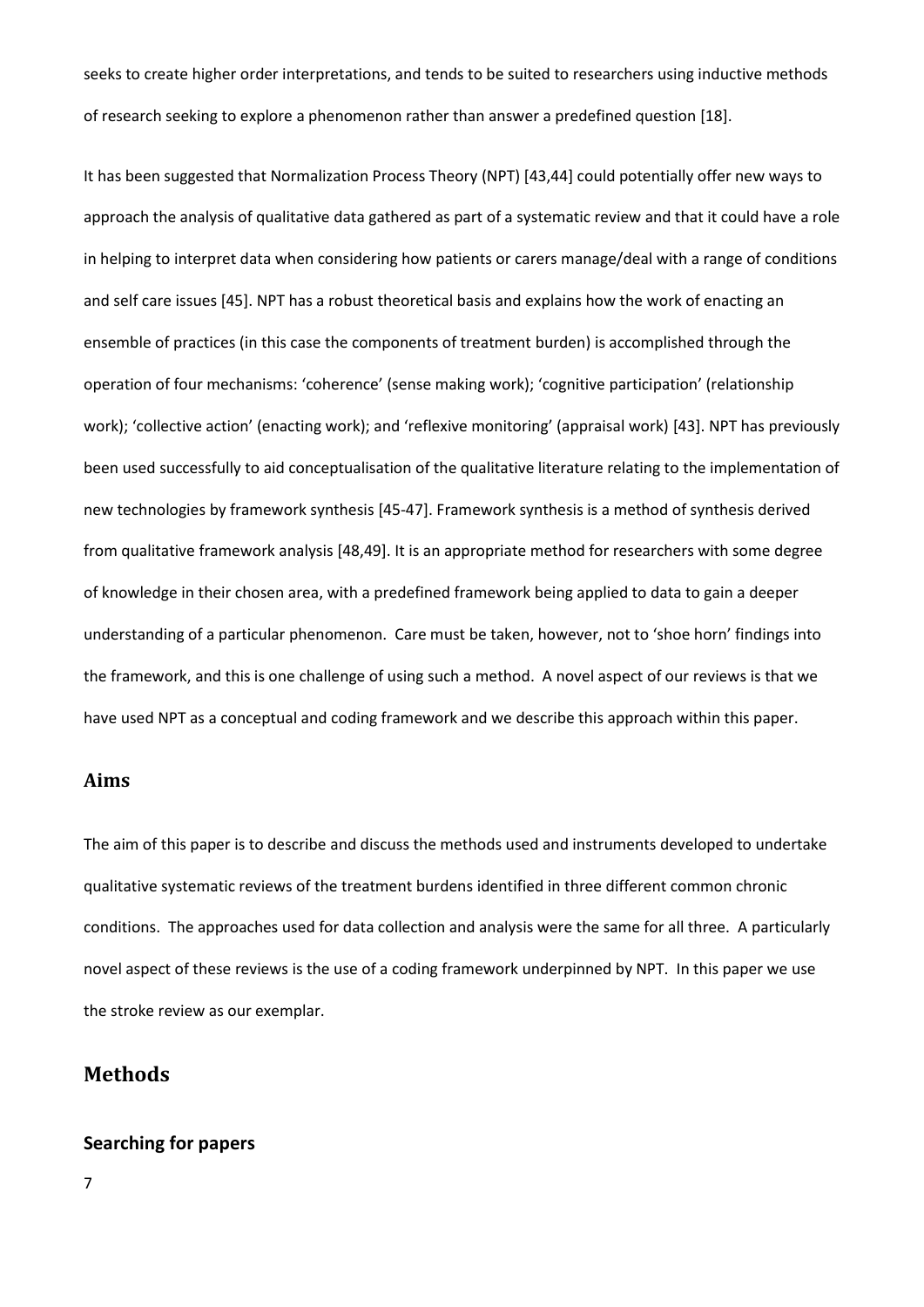Qualitative studies using techniques involving direct patient contact or observation such as interviews and focus groups, seeking to understand the patient experience of stroke management were sought. An exhaustive search strategy was deemed suitable, as the aim was to summarise the literature on this topic. Limitations of English language and year of publication 2000 and onwards were set. There were no geographical restrictions.

'Scoping searches' were carried out with the aim of identifying key papers and familiarising reviewers with key terms. This consisted of: searching our own files; internet searching using the 'berry picking' method (a method of searching where one search may lead to another and 'clusters' of papers are often found together)[26]; a preliminary search of databases via Ovid; the use of the 'related articles' function in Pubmed [\(http://www.ncbi.nlm.nih.gov/pubmed/\)](http://www.ncbi.nlm.nih.gov/pubmed/) and Web of Science (http://wok.mimas.ac.uk/); and consultation with experts in the field.

A formal database search strategy was created in consultation with an information scientist, informed by key words and phrases found during the scoping search. Additional file 1 shows the full search strategy created using a combination of free text search terms and subject headings. Databases searched were Scopus, CINAHL, Embase, Medline & PsycINFO. The search initially centred around three main concepts: 'stroke'; 'treatment burden'; and 'patient experience' then the concept 'qualitative methods' was added to increase sensitivity and specificity. Reference, footnote and citation tracking were then carried out on all included papers. The references were also searched of 10 reviews found during the scoping search that examine the qualitative literature on the patient experience of stroke, none directly aimed at understanding treatment burden, but on related topics.

#### **Paper screening**

8 Each title, abstract and full paper was screened by two individuals (KG, DM, BJ, SM) with a third party involved for any disagreements (FM). Additional file 2 illustrates inclusion and exclusion criteria used. Inclusion of studies was limited to those that involve direct patient contact or observation such as interviews or focus groups, with qualitative methods of analysis that seek to identify themes or patterns discussed by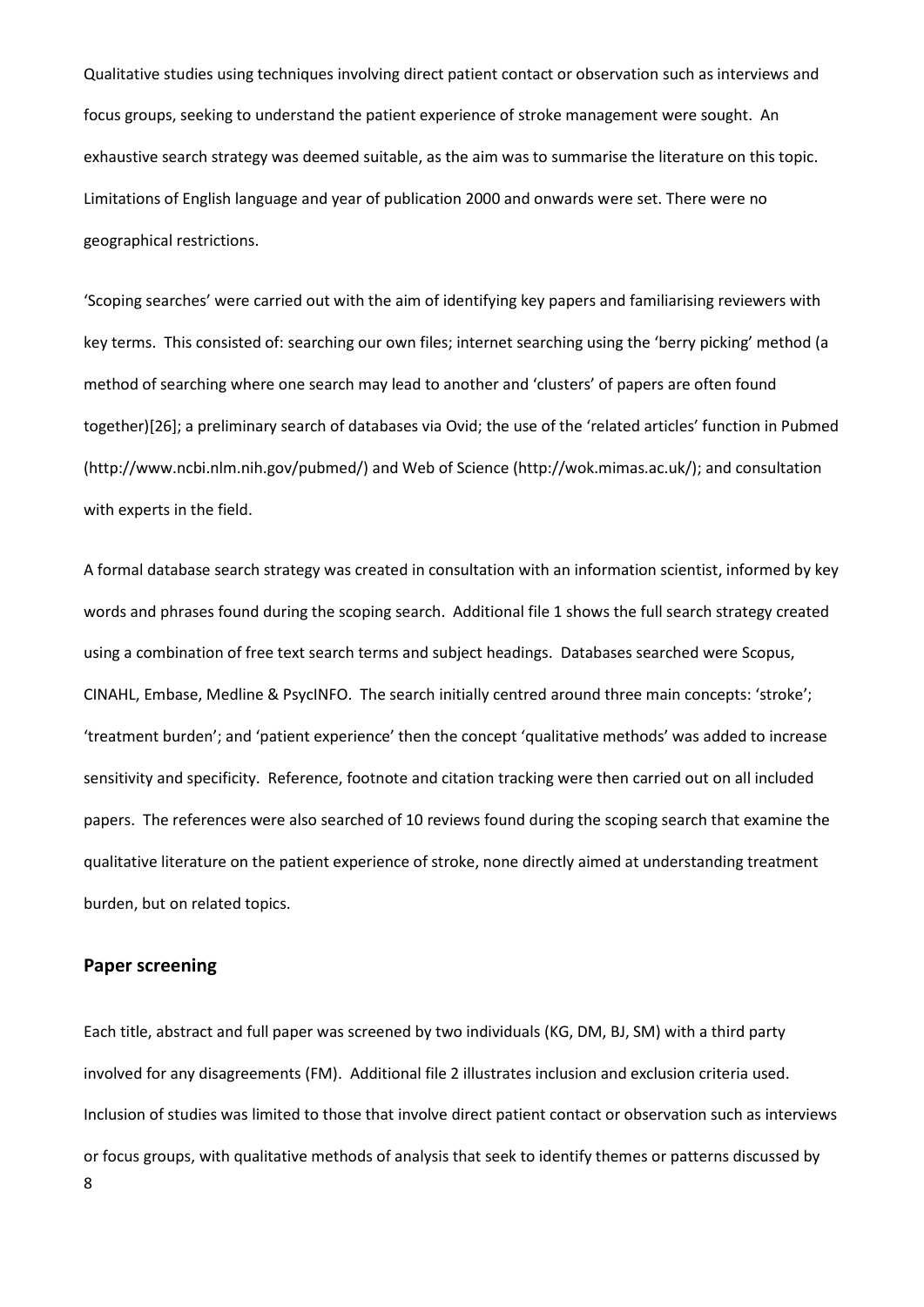participants. Studies using telephone, postal or internet questionnaires were excluded, as were those using document analysis, quantitative patient-reported measures, simple counts of patient responses, and language analysis presented as quantitative results. We included studies that explored the patient experience in any setting, but excluded those investigating the patient experience of pilot or experimental studies rather than 'real world' settings. This meant that qualitative studies as part of a mixed methods study would be included, but only if these pertain to usual patient care, rather than the patient experience of, for example, an experimental treatment regime.

Studies seeking to understand the patient experience of stroke management with a focus on treatment burden were included. Due to the novel nature of our research question, we found that screening papers consistently was difficult, as treatment burden was not typically the focus of the paper, with relevant information being somewhat 'hidden' in the results. We therefore found that screening often came down to a judgment about 'how relevant' a paper was. To improve consistency yet be as inclusive as possible we agreed that for inclusion, roughly over 30% of the results and discussion within a paper should focus on treatment burden. Due to the possible subjective nature of this decision, we only excluded papers that two reviewers excluded for the same reason, with any conflicts going to a third party for review.

## **Data extraction**

Data extraction was conducted by two individuals (KG, DM, BJ, SM) with a third party involved for any disagreements (FM). Data extracted for analysis was limited to data describing a range of treatment burdens. Clear criteria for inclusion and exclusion of data were used to inform decision making as illustrated in Additional file 3. Both researchers screened all data from the results and discussion of every included paper with a third party for disagreements, to ensure inclusion of all relevant data. The data extraction instrument developed and used is shown in Additional file 4. A careful note was made of any treatment burden data that fell outside our framework in order to assess if our framework was 'fit for purpose' and to ensure that no relevant data was missed.

#### **Data analysis**

9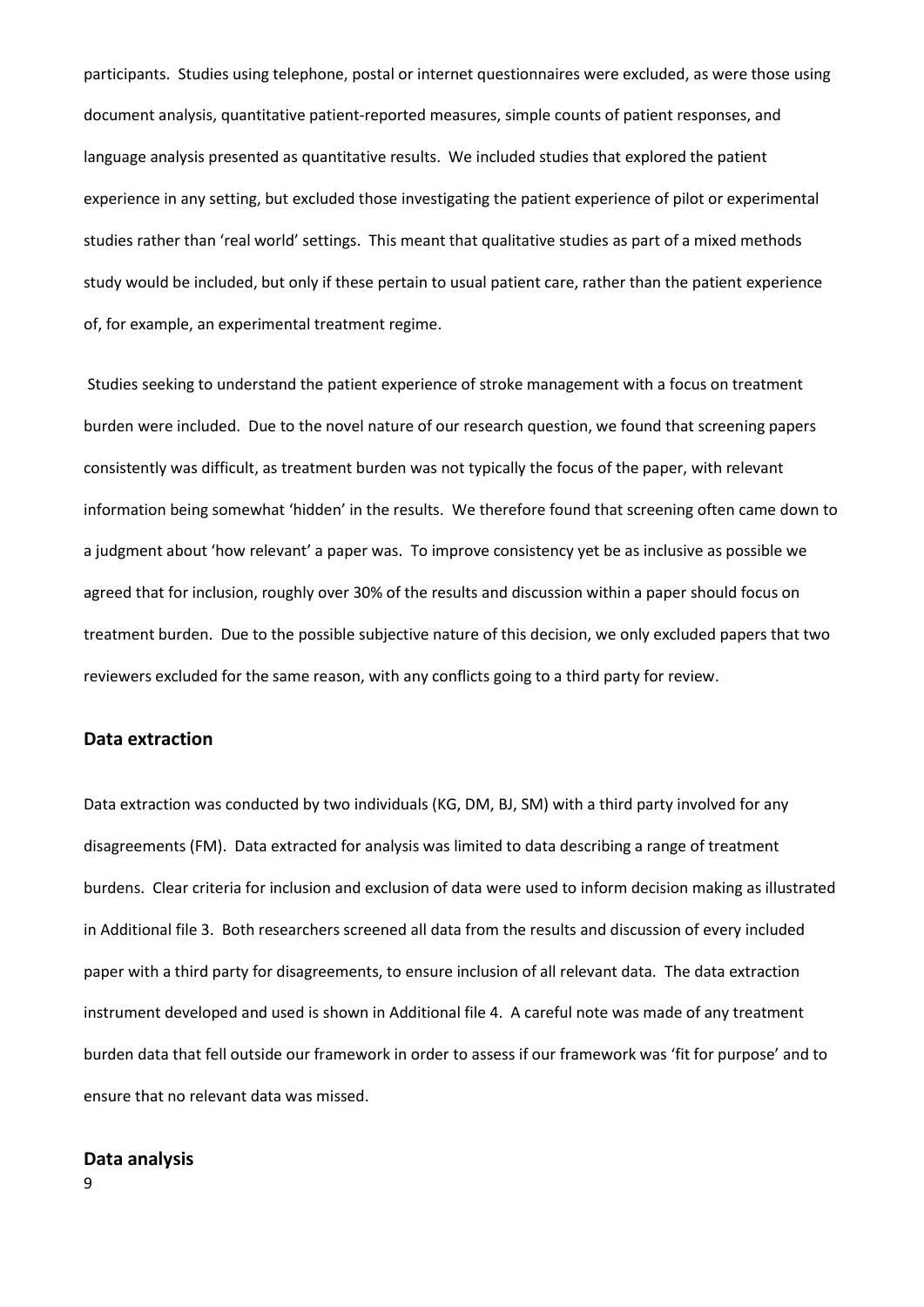A particularly novel aspect of this review was our approach to data analysis. To facilitate understanding of the components and dimensions of treatment burden, we utilised Normalization Process Theory (NPT).

Data were analysed using a coding frame informed by NPT, following the five stages of framework analysis: familiarisation, identifying a thematic framework, indexing, charting, mapping and interpretation [48]. The framework was underpinned by NPT and informed by a previous study that involved the analysis of semistructured, qualitative interviews with heart failure patients [6], as well as our knowledge of the literature and clinical experience. It was then adapted and refined during analysis to create a stroke specific coding frame for treatment burden. This was used to identify, describe and understand the components of treatment burden experienced by patients with stroke. The coding frame underpinned by NPT developed for data analysis of the stroke literature is shown in Table 1. Analysis was conducted by two individuals (KG, DM, BJ, SM) with a third party involved for any disagreements (FM). As well as the regular meetings between the two coders, 'coding clinics' were held on several occasions, involving a group of six researchers (three of whom have considerable experience in this field) all coding transcripts separately and discussing any differences. Refinement of the coding frame and analysis was therefore iterative.

All data was coded according to the NPT framework, with data being coded under the four NPT domains (coherence, cognitive participation, collective action, reflexive monitoring) and their subconstructs (see Table1). Several codes were created within each subconstruct, and these were subsequently grouped together under treatment burden headings. This created a taxonomy of treatment burden that reflects the original accounts of the patients being studied, so could be described as 'grounded' in the data, with the framework underpinned by NPT being used for initial extraction and organisation.

# **Quality appraisal**

10 A quality appraisal instrument was created and based upon published guidance by well known qualitative researchers [17]. This is shown in Additional file 5. From this guidance, the authors developed an instrument consisting of eleven questions, each considering an aspect of quality such as rigour, validity, transparency and generalisability. Two researchers independently carried out quality appraisal and answers were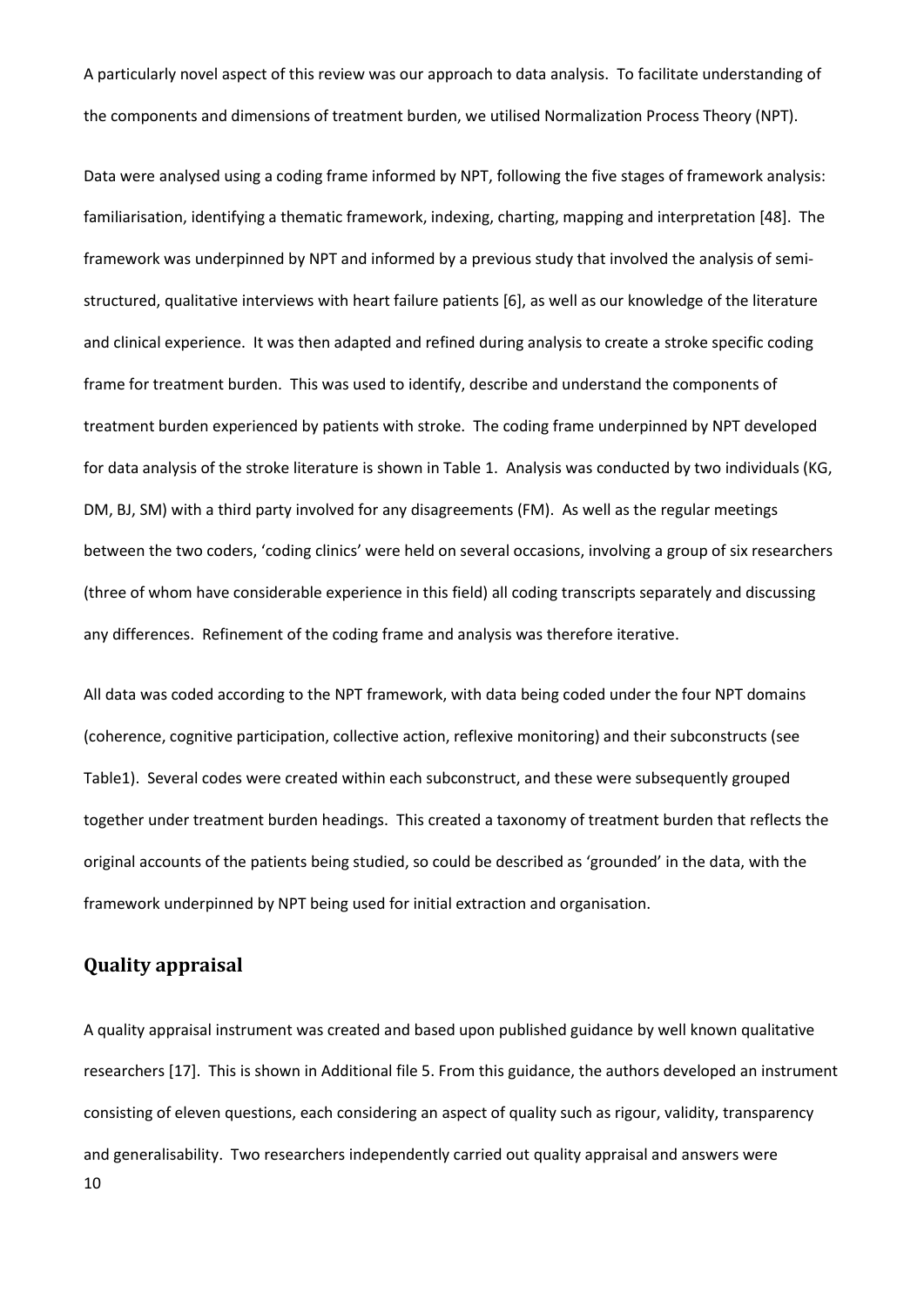compared and discussed. No scoring system or level of 'pass mark' was set as the value of this is uncertain [50]. Appraisal was therefore not carried out to exclude studies but to inform the discussion and analysis. This involved creating a summary of the quality of included studies, in order to highlight any notable defects in the quality of the literature, as well as to inform our own future qualitative research in this area.

# **Results**

## **Searching and screening**

Our scoping search uncovered 10 key papers, 10 reviews and 20 potentially relevant papers. The initial search which centred on the concepts of stroke; treatment burden; and patient experience retrieved over 30,000 papers. This was not deemed adequately specific or sensitive as some key papers were not retrieved. A second search strategy was then created, adding the concept 'qualitative methods' [28-31,51,52]. This significantly increased sensitivity and specificity of the search: 4346 papers were identified; all key papers were retrieved. Another 47 papers were identified from reference, footnote and citation tracking of all included papers. At full paper screen level, 33 out of 380 papers required review by a third party due to conflict between the first and second reviewer. 54 papers reached the final stage of data extraction and analysis (see Figure 1). Of these 54 papers, 51 (94%) were retrieved from our database search. The 3 papers included that were not found in our database search were found from reference searching (see Figure 1).

#### **Data extraction and analysis**

Table 1 displays the NPT coding framework used for analysis. No data on treatment burden was found that fell outside this coding framework, an important finding as this provides evidence that NPT is suitable for conceptualising the treatment burden faced by patients with chronic illness. We identified the following areas of treatment burden from the literature*: making sense of treatments* e.g. gaining information from health professionals*; planning recovery and care* e.g. setting goals *; interacting with others* e.g. coping with multiple caregivers; *institutional admissions* e.g. admission to hospital; *managing stroke in the community* e.g. risk factor management at home; *reintegrating into society* e.g. addressing financial difficulties;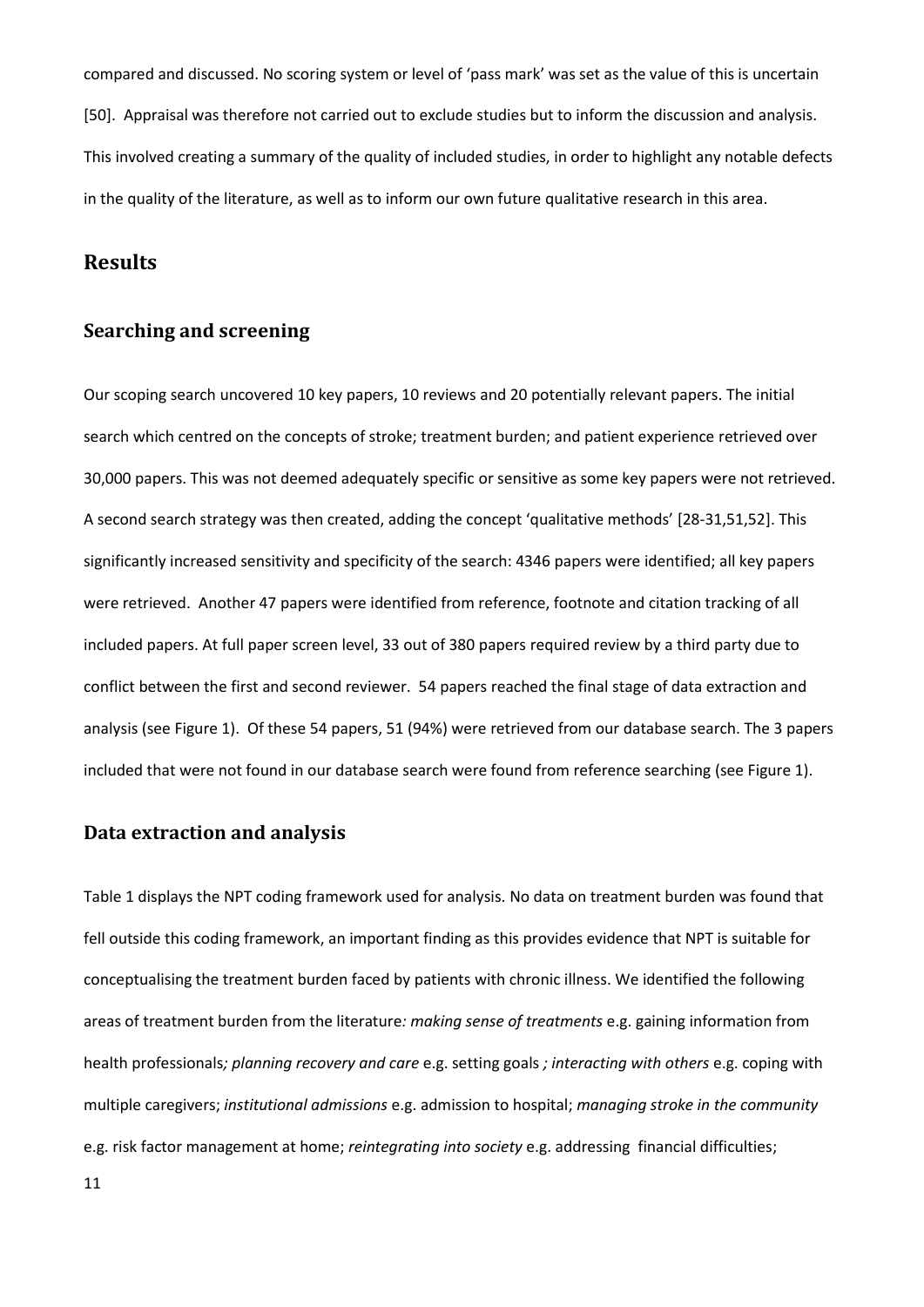*adjusting to life after stroke* e.g. planning a new daily structure to accommodate treatments ; *reflecting on management* e.g. making decisions about adherence; and *dealing with emotions* e.g. using spirituality.

The following examples are excerpts from included papers with a demonstration of how these were coded. See Table 1 for a detailed description of each code. The first is an example of Coherence; Communal Specification (COCS). This describes poor information provision from health professionals to patients, and is categorised in our treatment burden taxonomy as 'making sense of treatments':

*Not being adequately informed concerned what the participants described as absent, contradictory or incomprehensible information. Some of them had not received any information other than what was given to them in a brochure about stroke. Others had wanted more detailed information about their brain injury, the reason for examinations performed, the results and the prognosis. Further, contradictory information with regard to the cause of their stroke and about their treatment was described [53].*

The second is an example of Cognitive Participation; Legitimisation (CPLE). This demonstrates a mismatch in ideas and expectations between patients and health professionals and is categorised as 'interacting with others':

*For them recovery involved dimensions that were not included in the health care professionals' concept….The goal for them was either to recapture their former social position or to adapt to another life situation [54].*

The third is an example of Collective Action, Interactional Workability (CAIW). This describes inadequate patient services and would be categorised under 'institutional admission':

*Patients feel that therapy and supervised exercises in the ward facilitate regaining self-care, but they experience a lack of therapy and supervision, for example, when their therapist is ill or during weekends. In the patients' view, this problem can be solved but patients find it difficult to judge [55].*

Lastly, the fourth is an example of Reflexive Monitoring, Systemization (RMSY). This demonstrates routine self monitoring of progress, and would be categorised as 'reflecting on management':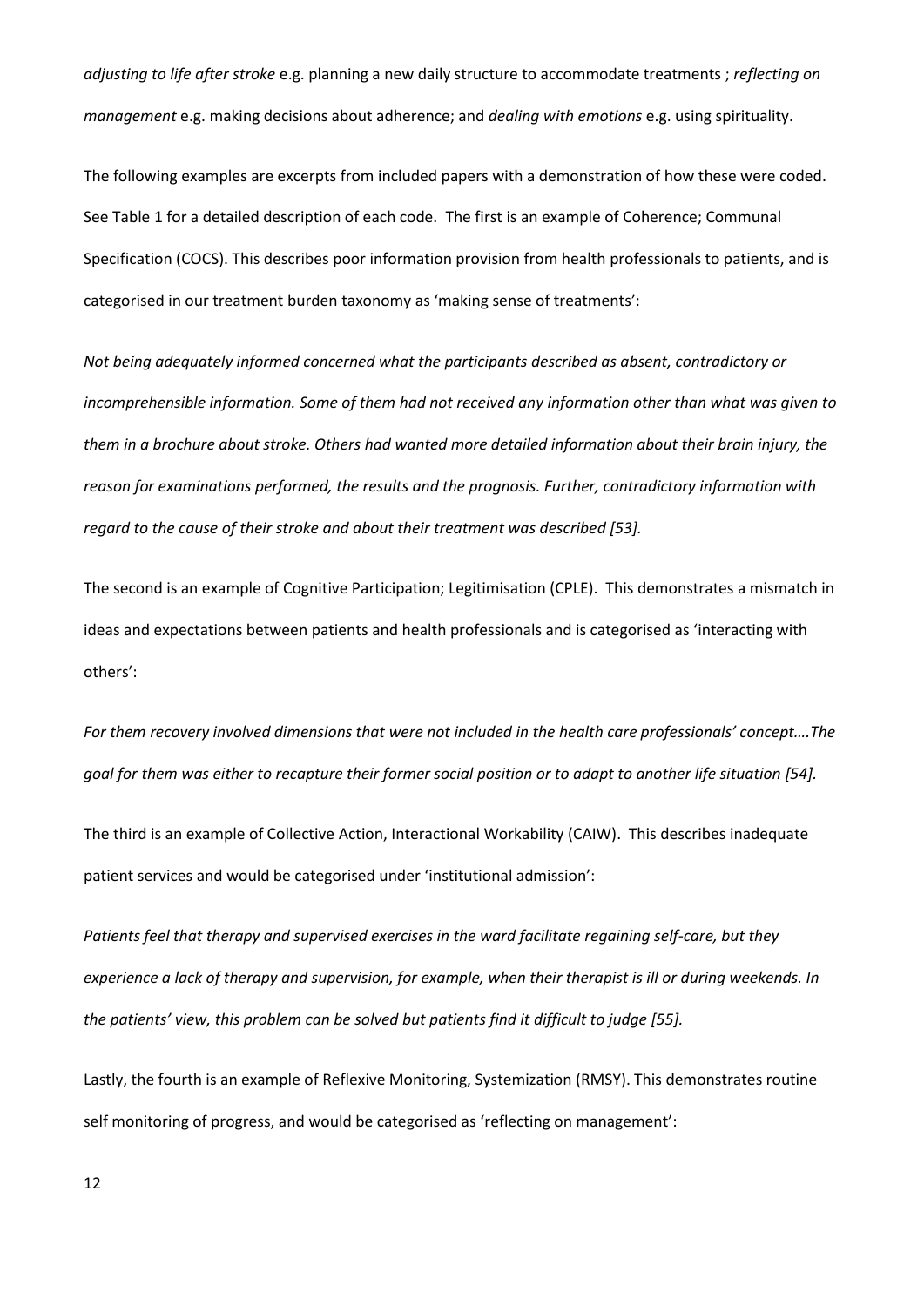*Mr Neville an 80 year old man set himself the target of walking unaided by the time he left hospital….He kept a diary of is progress which he made available to the research team [56].*

Data on illness burden as opposed to treatment burden was excluded. The following is an excerpt from an included paper that demonstrates information about illness burden. This data was excluded:

*The following respondent focused on the fact that she was not able to perform activities as easily and quickly as she used to. Though she was able to do most of what she wanted to, the fact that she did it slower and with more effort than before was a constant source of frustration [57].*

# **Quality appraisal**

Papers were generally of a reasonable quality: demonstrating that they had used information gained directly from patients themselves; displaying a clear explanation of methods used; and being transparent about generalisability. Aspects of quality less well demonstrated included: acknowledgment of the researchers influence on the analysis; and any note of conflicts of interest.

# **Discussion**

The vast and multifarious options available regarding methodological approaches for qualitative systematic reviews can make this process a challenging and creative task. Methods must therefore be explicitly described for transparency and reproducibility to be plausible and we have outlined the approach we adopted to maximise identification of eligible studies.

## **Methodological challenges**

13 Creating an appropriately sensitive and specific search strategy was a significant challenge, as we were essentially searching for a topic that has not previously been defined or indexed in a body of literature that itself is not adequately represented or indexed. From this point of view the scoping search was invaluable, as it provided key papers and key words that could be used to create the search strategy. We found that adding 'qualitative methods' as a concept made our search strategy considerably more specific while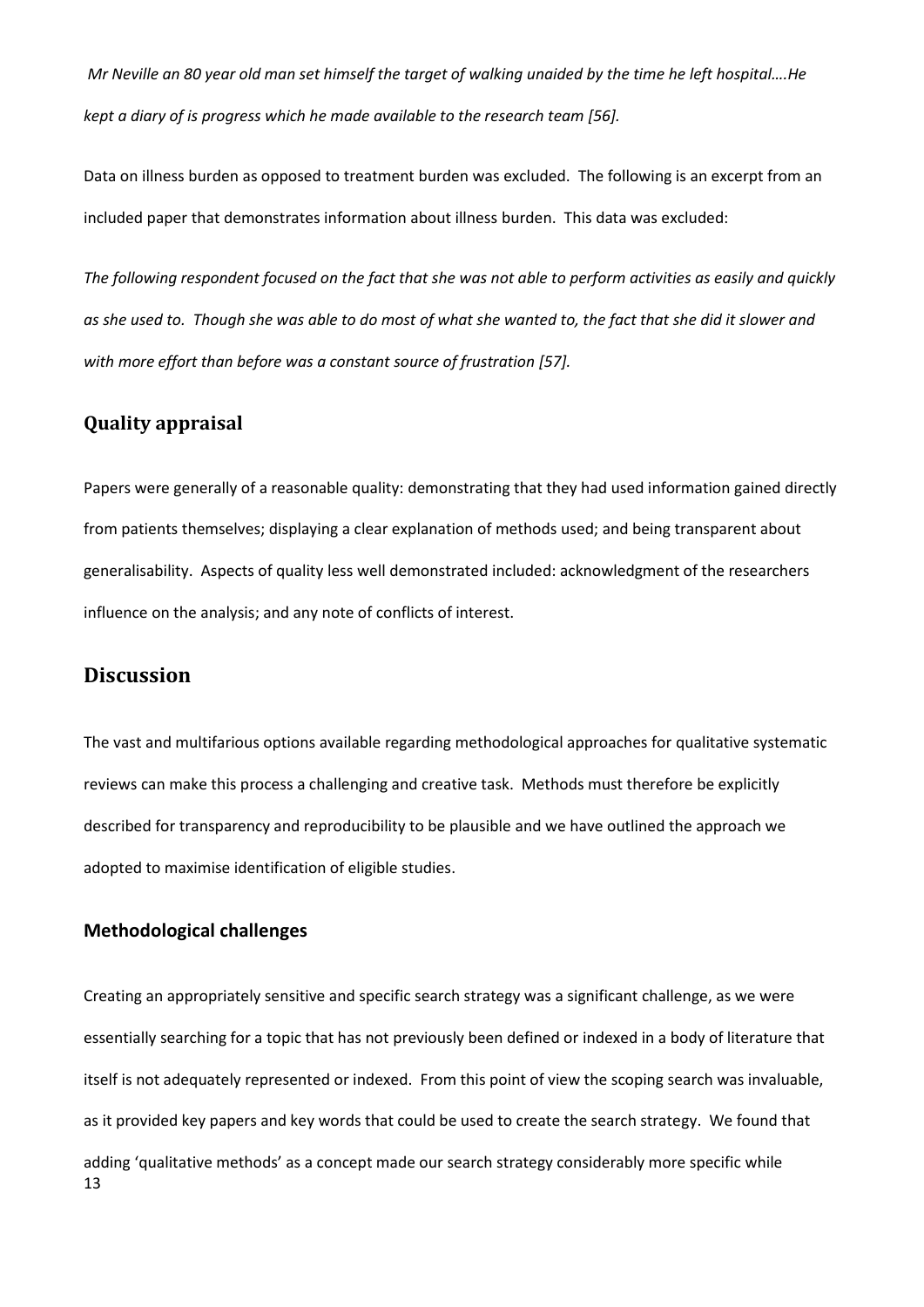retaining sensitivity, as demonstrated by the return of all the key papers identified in the scoping search. Indeed, our final results showed that 94% of papers were identified by our predefined database search. This contrasts with the findings of Greenhalgh at al [25]who found only 30% of papers using this method. This could be explained by differences in the topic under review as well as in inclusion criteria with regards literature sources, or it could be an indication of differing sensitivities of the search strategies.

Another difficulty to be addressed was that we aimed to study a phenomenon that has not previously been conceptualised. Very few papers seek to understand treatment burden in chronic illness specifically, although information on this is made available through the investigation of the patient experience of disease management. For example, it is common for a paper to explore the patient experience of recovery after stroke, encompassing the illness trajectory itself and its affect on the patient's lifeworld. Within the patient's story there is often valuable information on treatment burden, although this may not have been the explicit aim of the study. Thus we are attempting to apply a conceptual framework to a set of studies that have used alternative theories and methods to analyse the patient experience.

A third issue was that data extraction was complex, as within each paper there was a significant amount of irrelevant qualitative data difficult to separate from that on treatment burden due to the difference in focus between the primary studies and the review. There was considerable data on illness rather than treatment burden, and on lifework burden such as managing the home or maintaining employment, carried out in parallel to but not as a direct consequence of the illness. This is in keeping with the milestone work published by Corbin and Strauss on the three lines of work experienced by those with chronic illness [58]. Such burdens all merit further exploration but were not the focus of our work. There was also frequent exploration of the patient's views, ideas and expectations of services, although the material practices that resulted from this were often not explored or documented, leading to a limited insight into the patient's world.

Fourth, the appropriateness and methodology of the quality appraisal of qualitative research is widely debated[27]. We decided to use a previously published method [17] which appealed to our desire for

14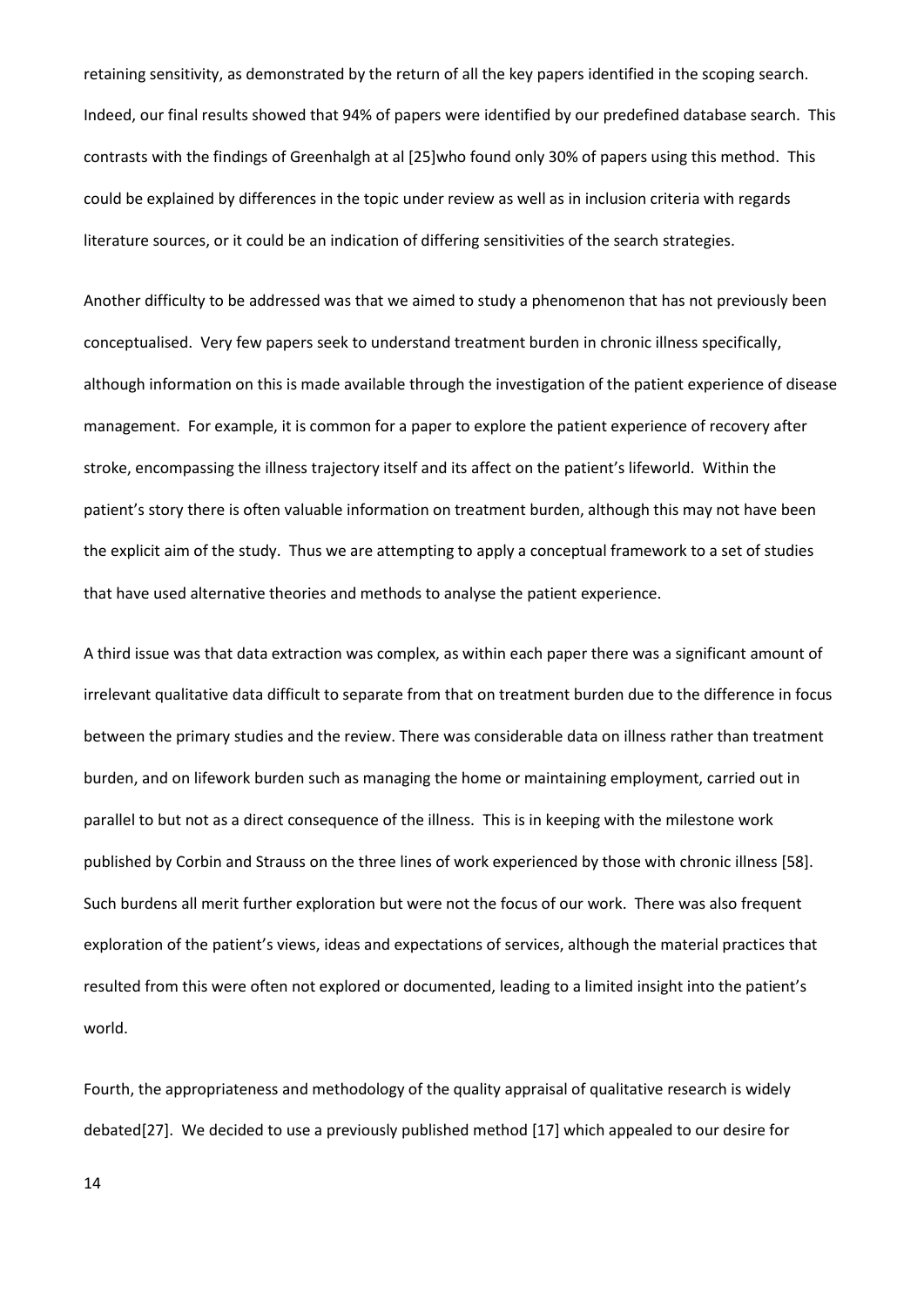quality appraisal that can inform the overall analysis and discussion of the review, whilst avoiding the use of a formal checklist or scoring system that results in exclusion of studies [59]. The value of carrying out quality appraisal in this review is therefore debatable. It could be argued that it proved useful for enabling a better understanding of the included studies, and that appraisal would have highlighted any significant methodological flaws had any been present. There is evidence, however, that the appraisal of qualitative research is such a subjective process that reaching a strong agreement between researchers is unlikely [50,60]. This supports our decision not to exclude studies based on quality appraisal, but raises the issue of whether quality appraisal under these circumstances is a worthwhile process.

Finally, a particularly novel aspect of this review was our approach to data analysis. We analysed data using a coding framework underpinned by NPT, which has previously been shown to aid understanding of the organization and operationalisation of tasks (their implementation), how tasks are made into routine elements of everyday life (their embedding), and how practices are sustained and embedded into their social contexts (their integration)[43]. It has been successfully used to understand the 'work' involved in sickness careers [61] and to understand the treatment burden experienced by chronic heart failure patients [6]. We found this novel method of data analysis very useful and informative for identifying the components of treatment burden in chronic illness from the patient perspective. Our successful use of NPT in this context suggests that in addition to being useful for the analysis of primary studies, this theory lends itself suitably to the synthesis of qualitative studies [47]. Similar to other methods of framework analysis, this is particularly appropriate in the applied research arena, where *a priori* ideas and concepts exist yet researchers wish their findings to reflect themes that arise from within the data.

#### **Limitations/strengths**

We limited our search to publications from the year 2000 and onwards. As our reviews are aimed at understanding the current patient experience of stroke, heart failure and diabetes management with the aim of informing current clinical practice and policy, it was deemed most pertinent to review the literature over the past decade. This reflects patient experiences of treatment burdens based on current health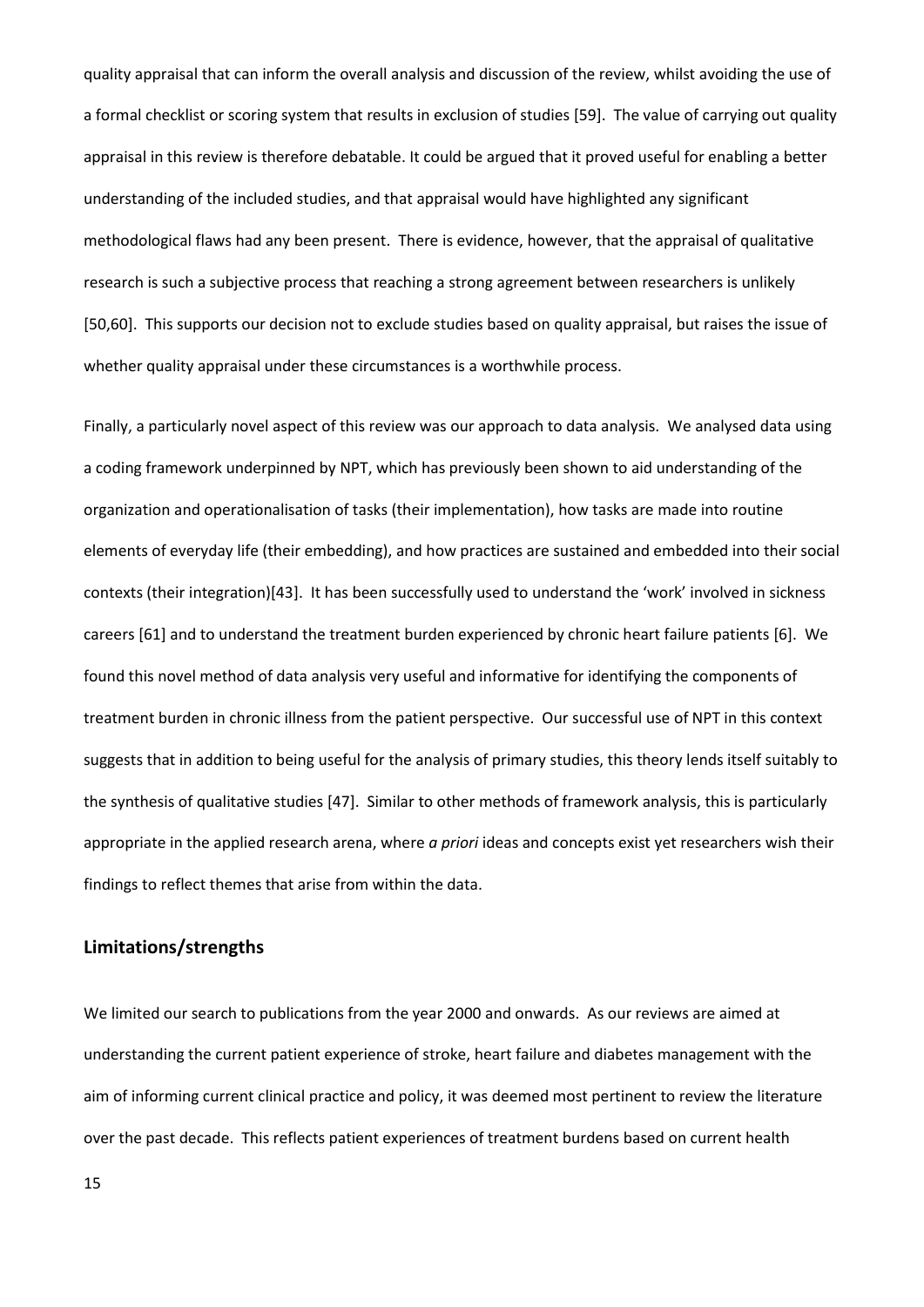service practices rather than historical ones. Global management of these conditions have changed over time, for example, stroke management has changed greatly in recent years with the introduction of stroke units and community rehabilitation programs [62,63] and hence we believed this to be a reasonable approach but it could be viewed as a limitation. Also, we restricted our search to English language papers as we had no resources available for translation. There were no geographical restrictions set, but the language restriction will have imposed some geographical restrictions on our results. An important strength is that we conducted an exhaustive search rather than a purposive approach, and the robust theoretical underpinning to our approach to data analysis. No formal assessments of sensitivity and specificity of our search strategy were carried out; specificity was estimated by assessment of the number of papers retrieved, and sensitivity by the return of all key papers identified in the scoping search. A more formal assessment would be essential to comprehensively validate the search strategy, and the absence of this could be considered a limitation.

All aspects of data extraction, quality appraisal and data analysis were carried out by two researchers, with a third party for disagreements. We chose to use this method to minimise bias on behalf of the researcher [64], and as a method of triangulation to enhance our analysis [15]. Our tight inclusion criteria allowed us to avoid collecting too broad a spectrum of methodologies, as high numbers of studies using extremely varied methods makes in depth analysis of the data and applicability of findings extremely challenging. Studies that were not in peer reviewed journals i.e. 'grey literature' were excluded to manage the scope of the review. This could be regarded as a limitation. Aspects of the screening process could be argued to be fairly subjective i.e. the inclusion of studies with roughly 30% or more relevant content. Bias was reduced by the use of two independent reviewers, both of whom had to answer 'exclude' based on the same criterion for a paper to be excluded. As a result, the number of studies included was considerable yet still feasible for the application of qualitative analysis. These exclusions and the exclusion of methodologies such as telephone and postal questionnaires could be regarded as limitations, as it is possible that some studies exploring treatment burden may have been missed, and it would be worthwhile for subsequent reviews to be carried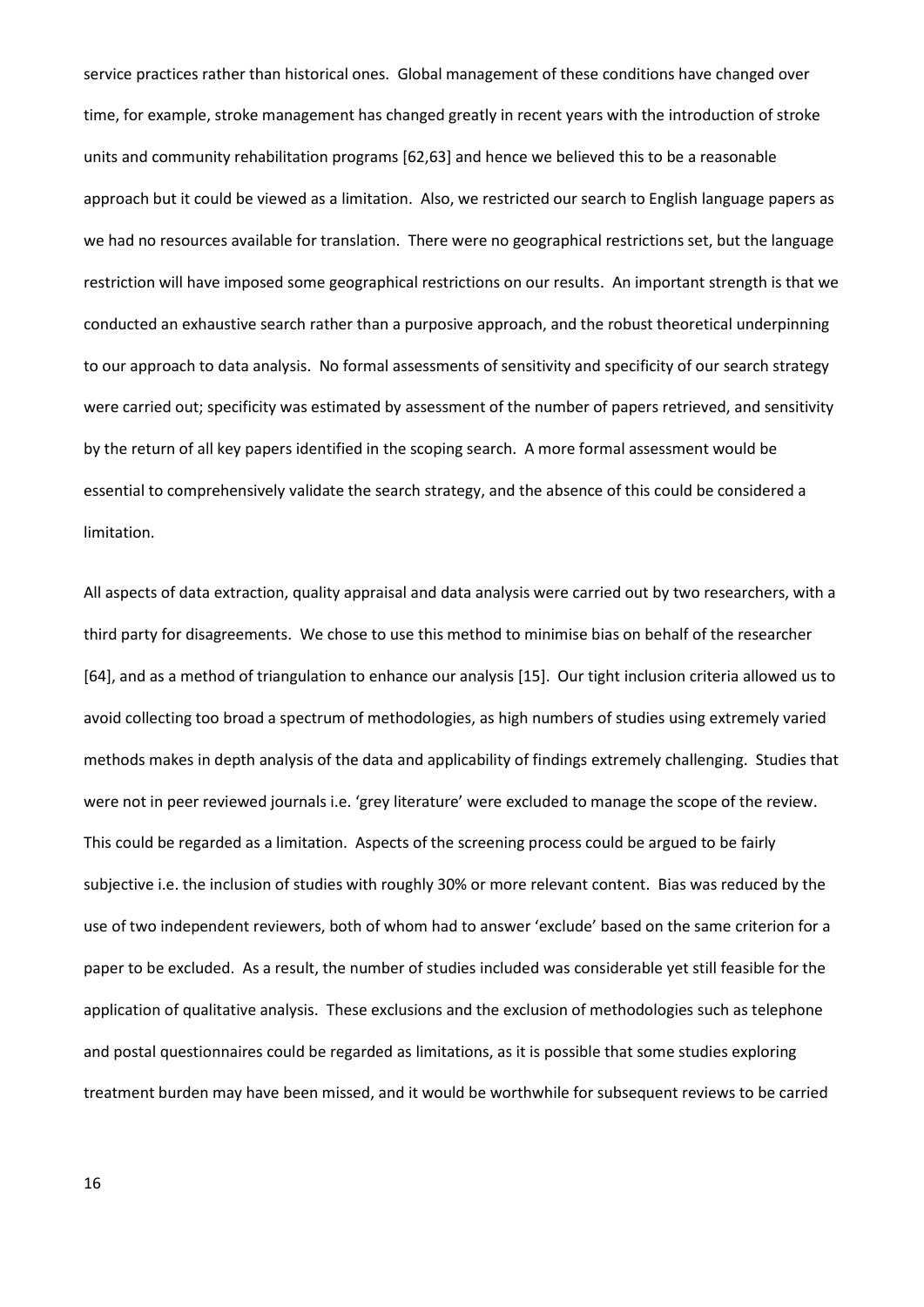out looking at these areas. These approaches helped us to maintain focus whilst producing a rich picture of stroke management.

The use of framework analysis in this systematic review was appropriate due to our *a priori* knowledge in this area. However, there is always a risk with framework analysis that data has been 'shoe horned' into the framework, with the possibility that some data may be missed. However, although this work was deductive to some extent, we were careful to augment the framework during analysis, being careful to ensure that our findings were derived directly from the data, and importantly, made a careful note of any data that fell outside of our framework. We failed to find any such data, which suggests that the use of NPT as the underpinning theory for our analysis proved to be appropriate in this case.

# **Conclusion**

We have described the methods used in one of three methodologically similar qualitative systematic reviews aimed at exploring treatment burden as experienced by patients with chronic disease. The exploration of a topic not previously conceptualised and the creation of our search strategy may be of interest to other researchers carrying out synthesis of qualitative studies. Importantly, the successful use of NPT to inform a coding frame for data analysis involving qualitative data that describes processes relating to self management highlights the potential of a new method for analysis of qualitative data within systematic reviews.

### **LIST OF ABBREVIATIONS**

NPT – Normalization Process Theory

## **COMPETING INTERESTS**

The authors declare that they have no competing interests.

### **AUTHORS CONTRIBUTIONS**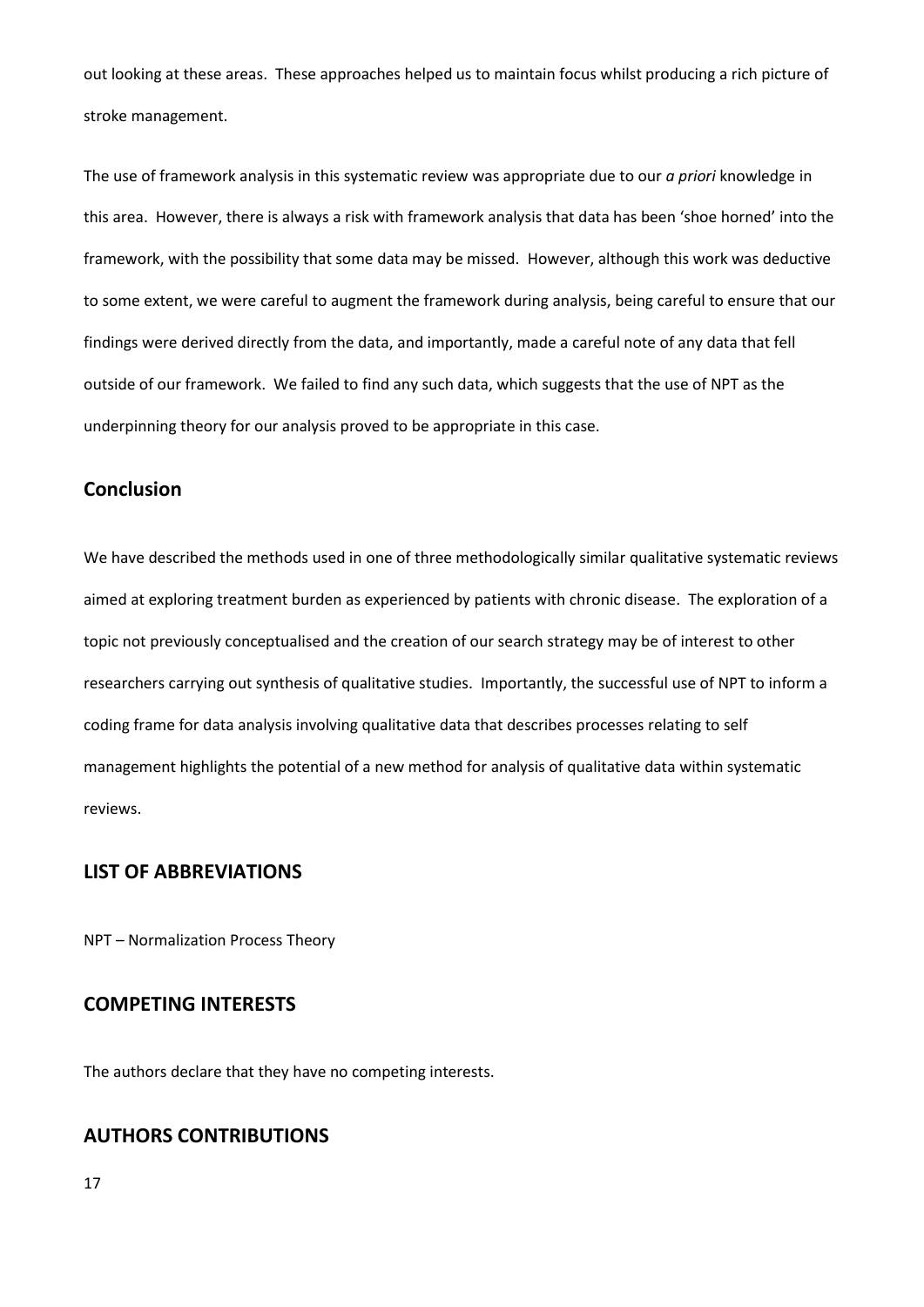KG, FSM, CRM, VMM, and GDB were all involved in the design of the reviews. PE created the search strategies with contribution from KG, FSM, VMM, and DE. KG, BJ, DM, SM, FSM, FS all screened papers, data extracted and analysed data. CRM analysed data. All authors read and approved the final manuscript.

# **ACKNOWLEDGEMENTS**

We would like to acknowledge The International Minimally Disruptive Medicine Workgroup. We would like to thank the Chief Scientist Office Scotland for funding this study. We would like to thank Jane Goodfellow, University of Glasgow, for her help with the design of Figure 1.

### **REFERENCES**

- 1. Eton DT, Ramalho-de Oliveira D, Egginton JS, Ridgeway JL, Odell L, May CR *et al*.: **Building a measurement framework of burden of treatment in complex patients with chronic conditions: a qualitative study.** *Patient Related Outcome Measures* 2012, **3:** 39-49.
- 2. Shippee ND, Shah ND, May CR, Mair FS, Montori VM: **Cumulative complexity: a functional, patientcentered model of patient complexity can improve research and practice.** *Journal of Clinical Epidemiology* 2012, **65:** 1041-1051.
- 3. May C, Montori V, Mair F: **We Need Minimally Disruptive Medicine.** *British Medical Journal* 2009, **339:** b2803.
- 4. Vijan S, Hayward RA, Ronis DL, Hofer TP: **The Burden of Diabetes Therapy; Implications for the design of Effective Patient-centered Treatment regimes.** *The Journal of General Internal Medicine* 2005, **20:** 479-482.
- 5. Bayliss EA, Steiner JF, Crane LA, Main DS: **Descriptions of Barriers to Self-Care by persons with Comorbid Chronic Diseases.** *Ann Fam Med* 2003, **1:** 15-21.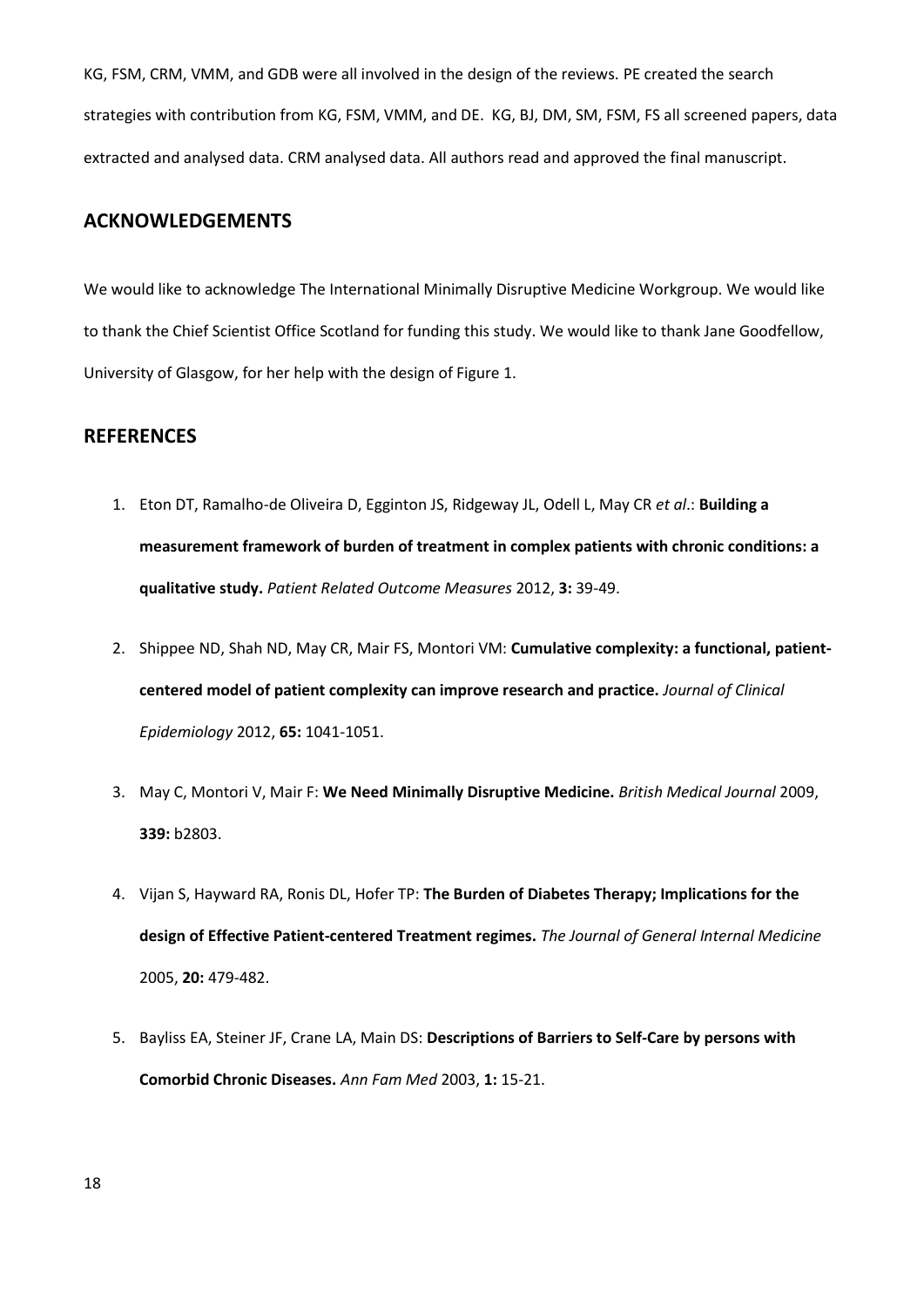- 6. Gallacher K, May C, Montori VM, Mair FS: **Understanding Treatment Burden in Chronic Heart Failure Patients. A Qualitative Study.** *Annals of Family Medicine* 2011, **9:** 235-243.
- 7. Granger BB, Sandelowski M, Tahshjain H, Swedberg K, Ekman I: **A Qualitative Descriptive Study of the Work of Adherence to a Chronic Heart Failure Regimen.** *J Cardiovasc Nurs* 2009, **24:** 308-315.
- 8. Russell LB, Dong-Churl S, Safford MM: **Time requirements for diabetes self-management: Too much for many?** *Journal of Family Practice* 2005, **54:** 52-56.
- 9. Hart E: **System induced setbacks in stroke recovery.** *Sociology of Health and Illness* 2001, **23**.
- 10. Tran VT, Montori VM, Eton DT, Baruch D, Falissard B, Ravaud P: **Development and description of measurement properties of an instrument to assess treatment burden among patients with multiple chronic conditions.** *BMC Medicine* 2012, **10**.
- 11. Bohlen K, Scoville E, Shippee ND, May CR, Montori VM: **Overwhelmed patients: A Videographic Analysis of How Patients and Clinicians Articulate and Address Treatment Burden During Clinical Encounters.** *Diabetes Care* 2012, **35:** 47-49.
- 12. McArthur KS, Quinn TJ, Higgins P, Langhorne P: **Post-acute care and secondary prevention after ischaemic stroke.** *BMJ* 2011, **342**.
- 13. Cowie MR, Zaphiriou A: **Management of Chronic Heart Failure.** *BMJ* 2002, **325:** 422-425.
- 14. Paterson BL, Thorne S, Dewis M: **Adapting to and managing diabetes.** *Jounral of Nursing Scholarship* 1998, **30:** 57-62.
- 15. Murphy E, Dingwall R, Greatbatch D, Parker S, Watson P: **Qualitative research methods in health technology assessment: a review of the literature.** *Health Technology Assessment* 1998, **16**.
- 16. Walsh D, Downe S: **Appraising the quality of qualitative research.** *Midwifery* 2006, **22:** 108-119.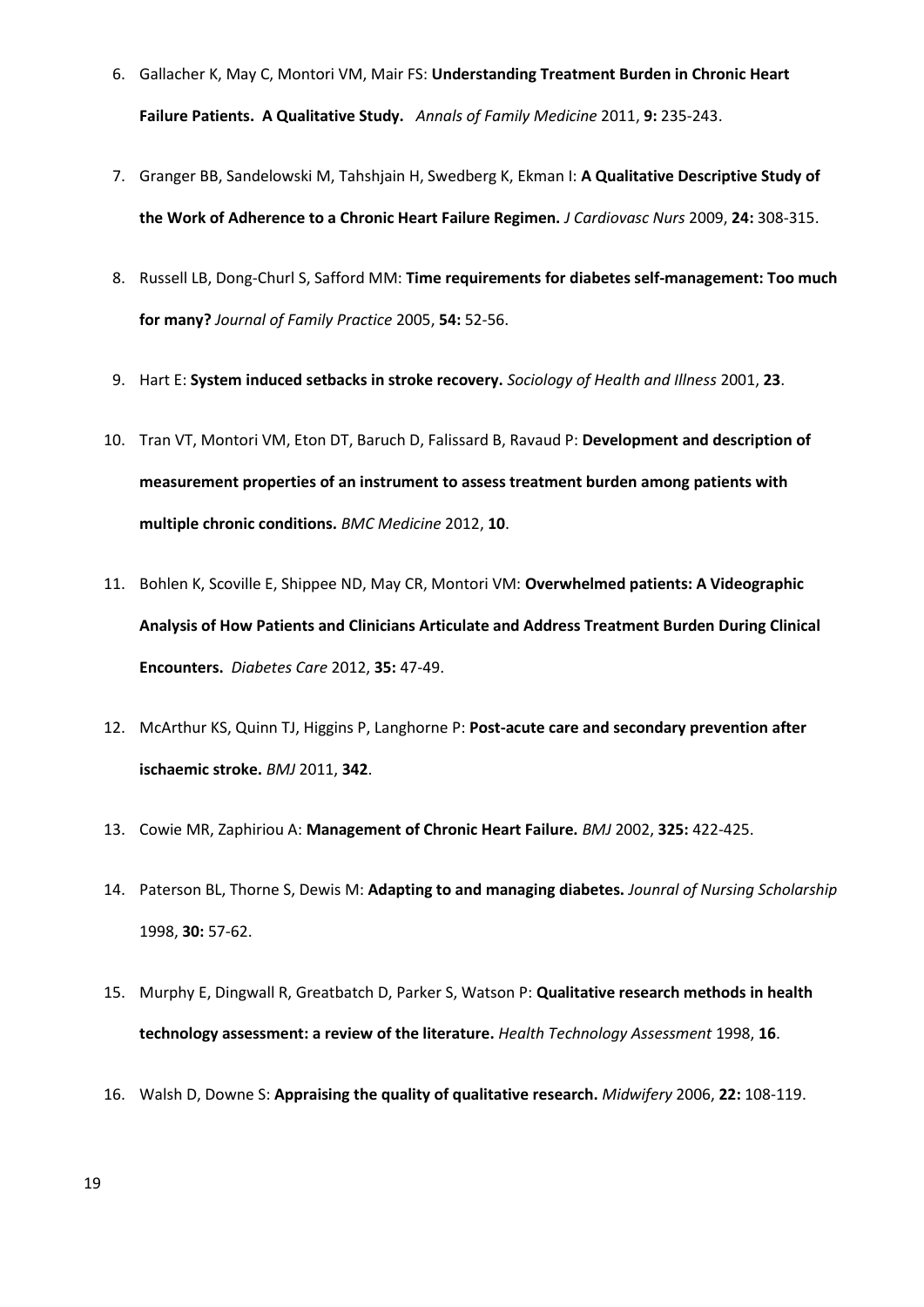- 17. Popay J, Rogers A, Williams G: **Rationale and Standards for the Systematic Review of Qualitative Literature in Health Services Research.** *Qualitative Health Research* 1998, **8:** 341-351.
- 18. Barnett-Page E, Thomas J: **Methods for the Synthesis of Qualitative Research: A Critical Review.** 01/09 edition ESRC National centre for Research Methods; 2009:[ NCRM Working Paper Series].
- 19. Sandelowski M, Docherty S, Emden C: **Qualitative metasynthesis: Issues and techniques.** *Research in Nursing & Health* 1997, **20:** 365-371.
- 20. Centre for Reviews and Dissemination: **Incorporating Qualitative Evidence in or Alongside Effectiveness Reviews.** *CRDs Guidance for Undertaking Reviews in Healthcare* 2008, 219-239.
- 21. Pawson R, Greenhalgh T, Harvey G, Walshe K: **Realist synthesis: an introduction.** *ESRC Research Methods Programee Working Paper Series* 2004.
- 22. Dixon-Woods M, Bonas S, Booth A, Jones DR, Miller T, Sutton AJ *et al*.: **How can systematic reviews incorporate qualitative research? A critical perspective.** *Qualitative Research* 2006, **6:** 27-44.
- 23. Walsh D, Downe S: **Meta-synthesis method for qualitative research: a literature review.** *Journal of Advanced Nursing* 2005, **50:** 204-211.
- 24. Barroso J, Gollop C, Sandelowski M, Meynell J, Pearce P, Collins L: **The challenge of searching for and retrieving qualitative studies.** *Western Journal of Nursing Research* 2003, **25:** 153-178.
- 25. Greenhalgh T, Peacock R: **Effectiveness and efficiency of search methods in systematic reviews of complex evidence: audit of primary sources.** *BMJ* 2005, **331:** 1064-1065.
- 26. Bates MJ: **The design of browsing and berrypicking techniques for on-line search interface.** *Online Review* 1989, **13:** 407-424.
- 27. Ring N, Jepson R, Ritchie K: **Methods of synthesising qualitative research for health technology assessment.** *International Journal of Technology Assessment in Health Care* 2011, **27:** 384-390.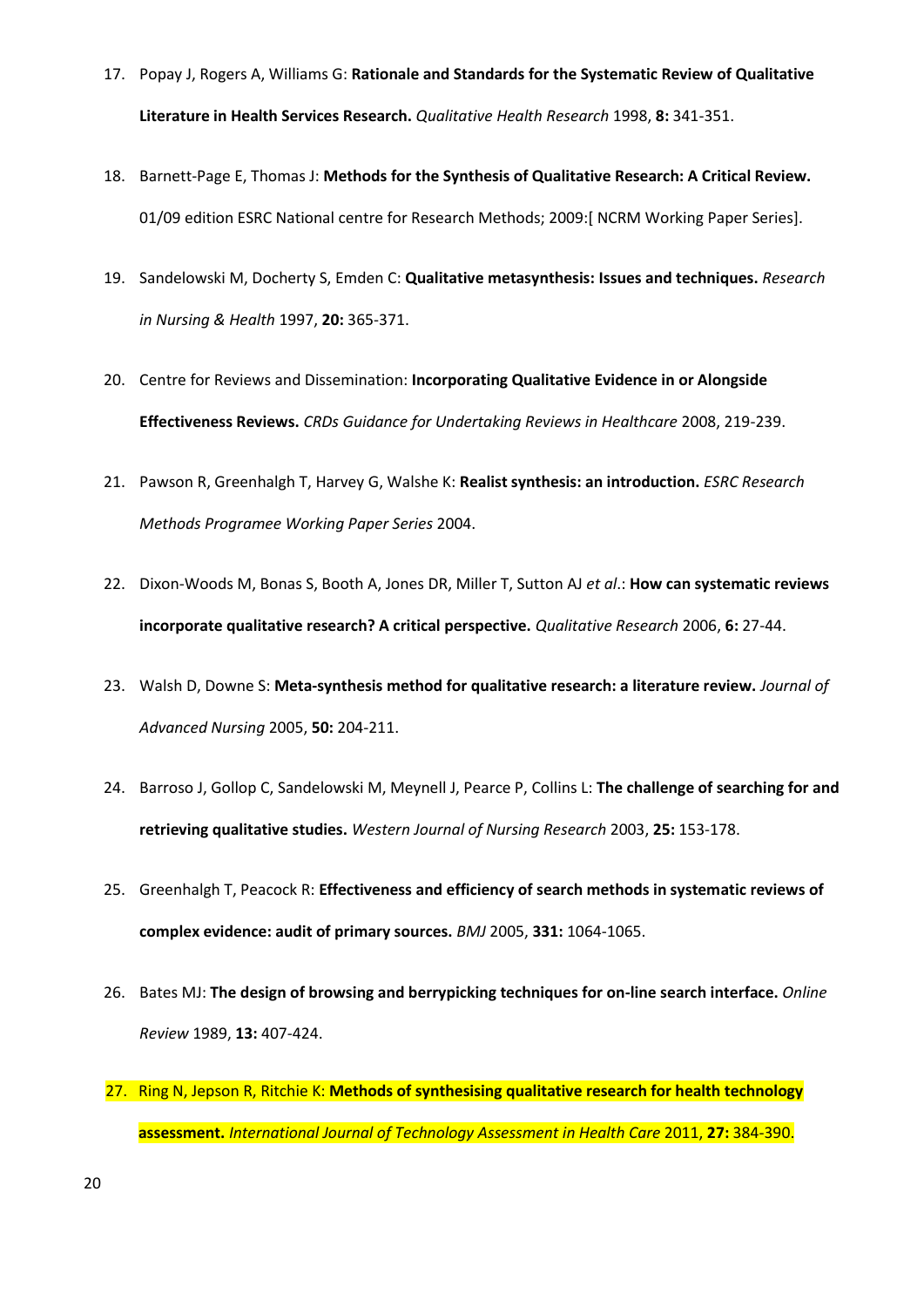- 28. Walters LA, Wilczynski NL, Haynes RB: **Developing Optimal Search Strategies for Retrieving Clinically Relevant Qualitative Studies in EMBASE.** *Qualitative Health Research* 2006, **16:** 162-168.
- 29. Wilczynski NL, Marks S, Haynes RB: **Search strategies for identifying qualitative studies in CINAHL.** *Qualitative Health Research* 2007, **17:** 705-710.
- 30. Wong SL, Wilczynski NL, Haynes RB: **Developing optimal search strategies for detecting clinically relevant qualitative studies in MEDLINE.** 2004:311-314.
- 31. McKibbon KA, Wilczynski NL, Haynes RB: **Developing optimal search strategies for retrieving qualitative studies in PsycINFO.** *Evaluation and the Health Professions* 2006, **29**: 440-454.
- 32. Transparent reporting of systematic reviews and meta-analysis.PRISMA. 2009. [http://www.prismastatement.org/]
- 33. Strobe statement. Strengthening the reporting of observational studies in epidemiology. 2009. [http://www.strobe-statement.org/]
- 34. Green S, Higgins JPT. Cochrane handbook for systematic reviews of interventions 4.2.6. 2006. [http://www.cochrane.org/resources/handbook/hbook.htm]
- 35. Noblit G, Hare R: *Meta-ethnography: synthesising qualitative studies.* Newbury Park: Sage; 1988.
- 36. Dixon-Woods M, Cavers D, Agarwal S, Annandale E, Arthur A, Harvey J *et al*.: **Conducting a critical interpretive synthesis of the literature on access to healthcare by vulnerable groups.** *BMC Medical Research Methodology* 2006, **6:** 35.
- 37. Thomas J, Harden A: **Methods for the thematic synthesis of qualitative research in systematic reveiws.** *BMC Medical Research Methodology* 2008, **8**.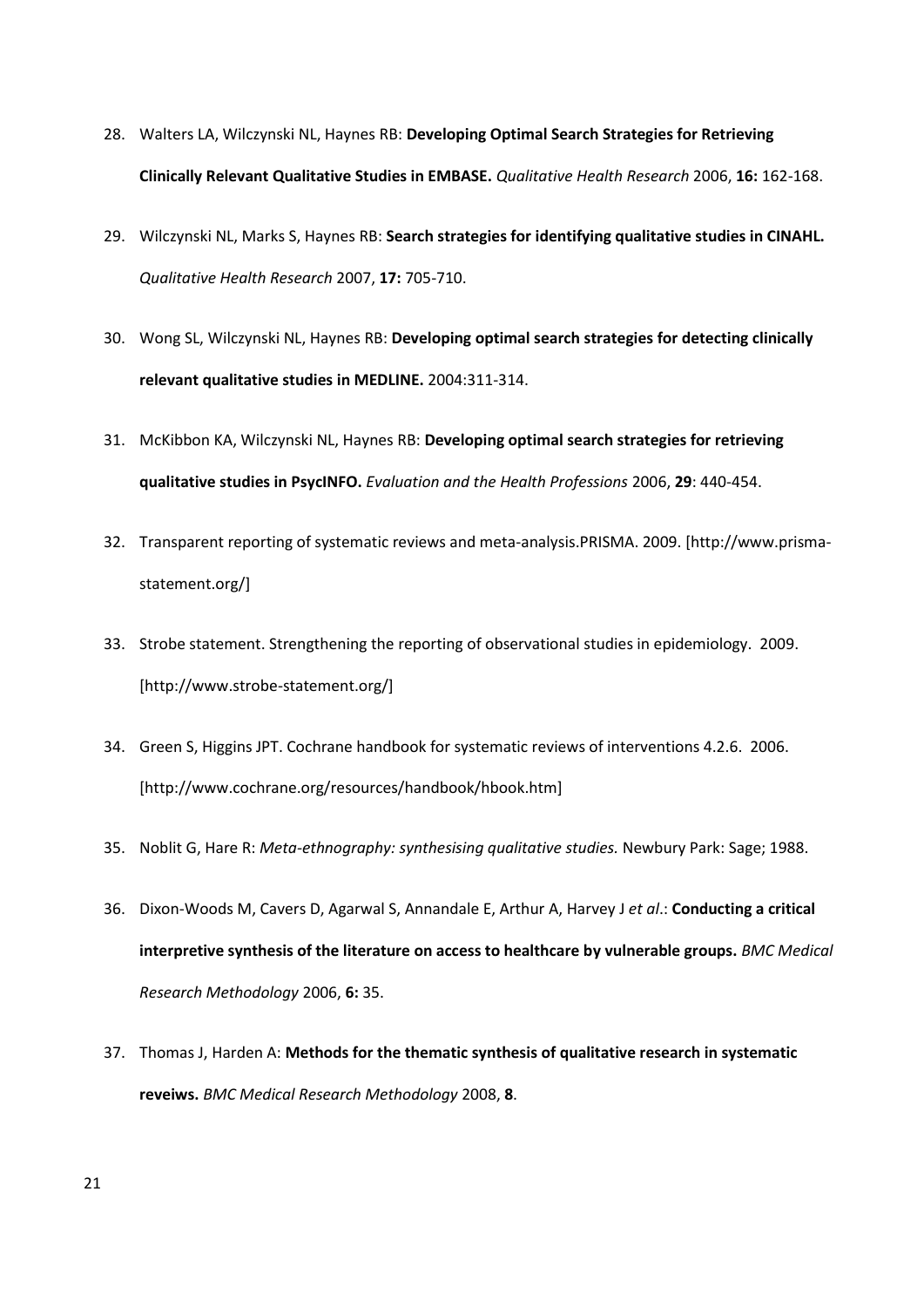- 38. Kearney MH: **Enduring love: A grounded formal theory of women's experience of domestic violence.** *Research in Nursing & Health* 2001, **24:** 270-282.
- 39. Greenhalgh T, Robert G, Macfarlane F, Bate P, Kyriakidou O, Peacock R: **Storylines of research in diffusion of innovation: a meta-narrative approach to systematic review.** *Soc Sci Med* 2005, **61:** 417-430.
- 40. Huberman AM, Miles MB: **Building theories from case study research.** In *The qualitative researcher's companion.* Thousnad Oaks: Sage; 2002.
- 41. Pearson A: **Balancing the evidence: incorporating the synthesis of qualitative data into systematic reviews.** *JBI Reports* 2004, **2:** 45-64.
- 42. Thorne S, Jensen L, Kearney MH, Noblit G, Sandelowski M: **Qualitative Metasynthesis: Reflections on Methodological Orientation and Ideological Agenda.** *Qualitative Health Research* 2004, **14:** 1342-1365.
- 43. May C, Finch T: **Implementing, embedding, and integrating practices: an outline of Normalization Process Theory.** *Sociology* 2009, **43:** 535-554.
- 44. May CR, Mair F, Finch T, MacFarlane A, Dowrick C, Treweek S *et al*.: **Development of a theory of implementation and integration: Normalization Process Theory.** *Implementation Science* 2009, **4**.
- 45. May C, Murray E, Finch T, Mair F, Treweek S, Ballini L *et al*.. Normalization Process Theory On-line Users' Manual and Toolkit. 2010. 16-4-0011. [http://www.normalizationprocess.org/bibliography.aspx]
- 46. Mair F, May C, Murray E, Finch T, O'Donnell C, Anderson G *et al*.. Understanding the implementation and integration of e-Health Services. Report for the NHS Service and Delivery R and D Organisation (NCCSDO). 2009. London, SDO.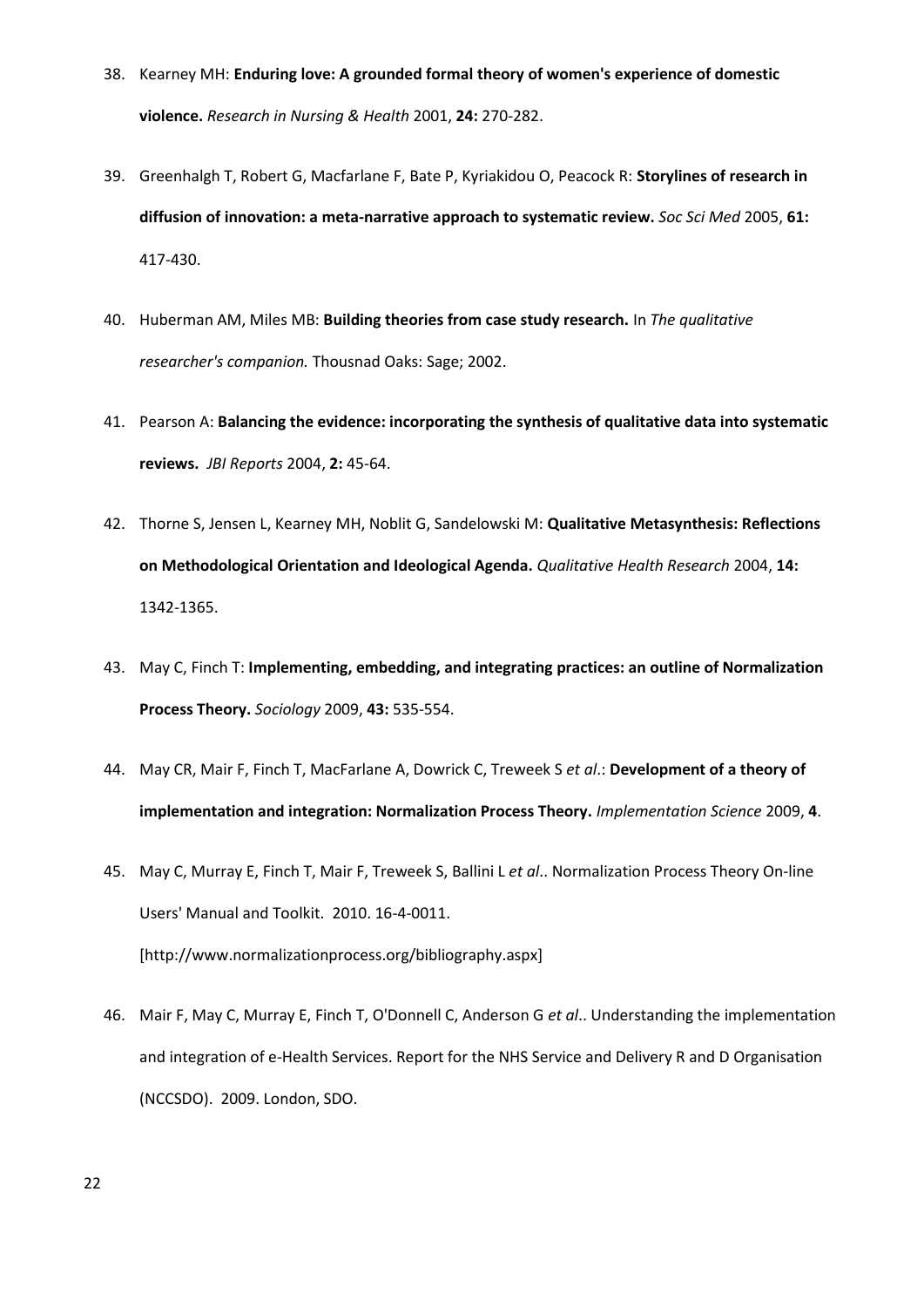- 47. Mair FS, May CR, O'Donnell C, Finch T, Sullivan F, Murray E: **Factors that promote or inhibit the implementation of e-health systems: an explanatory systematic review.** *Bulletin of the World Health Organisation* 2012, **90:** 357-364.
- 48. Ritchie J, Spencer L: **Qualitative data analysis for applied policy research.** In *Analysing Qualitative Data*. Edited by Bryman A, Burgess R. London: Routledge; 1994:173-194.
- 49. Oliver SR, Rees RW, Clarke-Jones L, Milne R, Oakley AR, Gabbay J *et al*.: **A multidimensional conceptual framework for analysing public involvement in health services research.** *Health Expectations* 2008, **11:** 72-84.
- 50. Dixon-Woods M, Sutton A, Shaw R, Miller T, Smith J, Young B *et al*.: **Appraising qualitative research for inclusion in systematic reviews: a quantitative and qualitative comparison of three methods.** *Journal of Health Services Research & Policy* 2007, **12:** 42-47.
- 51. Shaw RL: **Finding qualitative research: an evaluation of search strategies.** *BMC Medical Research Methodology* 2004, **4**.
- 52. Flemming K, Briggs M: **Electronic searching to locate qualitative research: evaluation of three strategies.** *Journal of Advanced Nursing* 2007, **57:** 95-100.
- 53. Widar M, Ek AC, Ahlstrom G: **Caring and uncaring experiences as narrated by persons with longterm pain after a stroke.** 2007, **2007/04/13:** 41-47.
- 54. Bendz M: **The first year of rehabilitation after a stroke - from two perspectives.** 2003, **2003/08/16:** 215-222.
- 55. Proot IM, Crebolder HFJM, Abu-Saad HH, Macor THGM, Meulen RHJT: **Facilitating and Constraining Factors on Autonomy.** 2000, **9:** 460-478.
- 56. Alaszewski A, Alaszewski H, Potter J: **Risk, Uncertainty and Life Threatening Trauma: Analysing Stroke Survivor's Accounts of Life after Stroke.** 2006, **7**.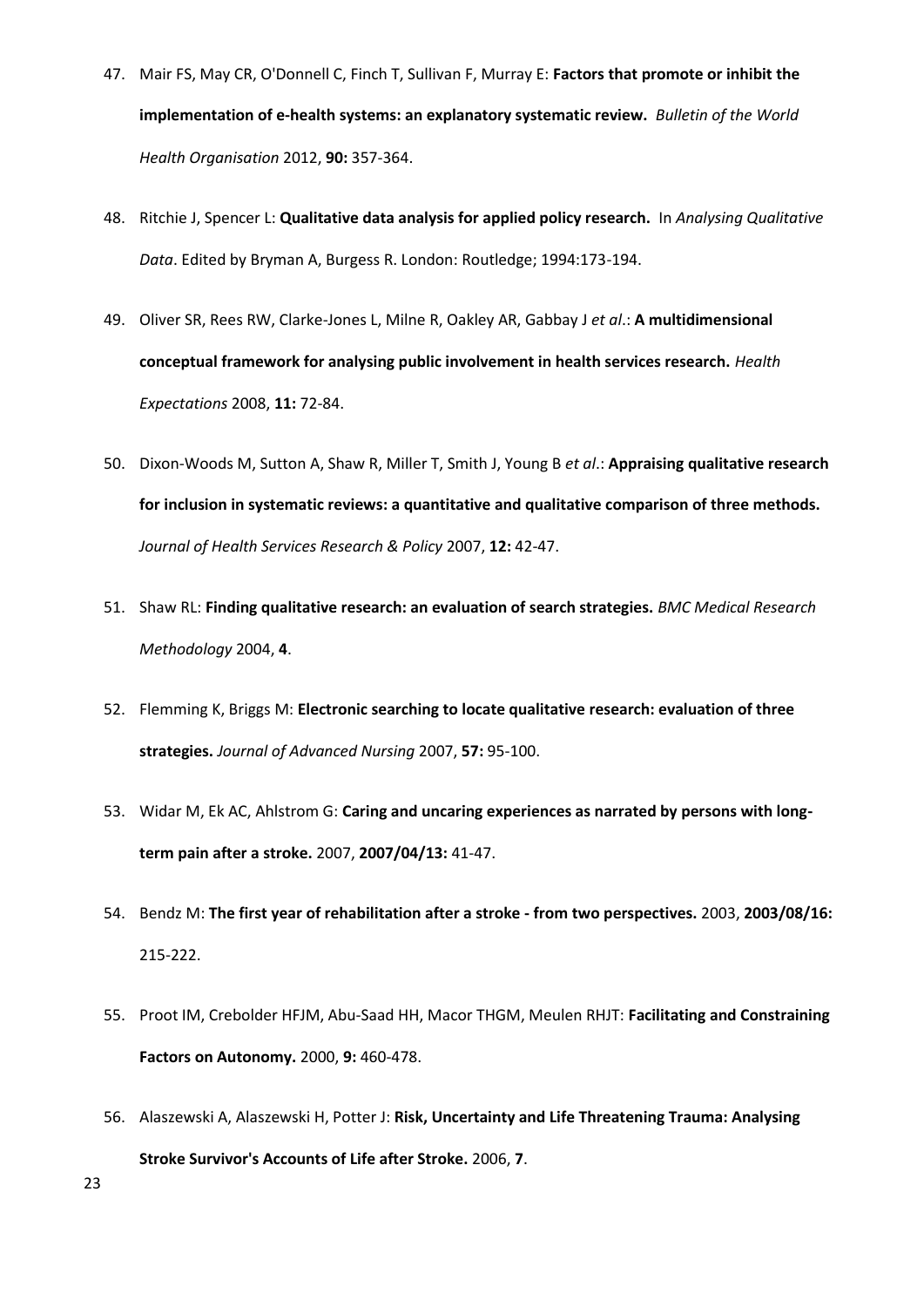- 57. Kirkevold M: **The unfolding illness trajectory of stroke.** 2002, **2003/01/10:** 887-898.
- 58. Corbin J, Strauss A: **Managing Chronic Illness at Home: Three Lines of Work.** *Qualitative Sociology* 1985, **8:** 224-247.
- 59. Barbour RS: **Checklists for improving rigour in qualitative research: a case of the tail wagging the dog?** *BMJ* 2001, **322:** 1115-1117.
- 60. Dixon-Woods M, Shaw RL, Agarwal S, Smith JA: **The problem of appraising qualitative research.** *Qual Saf Health Care* 2004, **13:** 223-225.
- 61. May C: **Retheorizing the clinical encounter.** In *Assaults on the Lifeworld: New Directions in the Sociology of Chronic and Disabling Conditions* . Edited by Scambler G, Scambler S. London: Routledge; 2010.
- 62. Langhorne P, Dennis M: *Stroke Units: An Evidence Based Approach*, 2nd edn. London: BMJ Books; 2001.
- 63. Moon L, Moise P, Jacobzone S, and the ARD-Stroke Experts Group. Stroke Care in OECD Countries: A Comparison of Treatment, Costs, Outcomes in 17 Counties. 2003.
- 64. Lincoln YS, Guba EG: *Naturalistic Enquiry*. Newbury Park CA: Sage; 1985.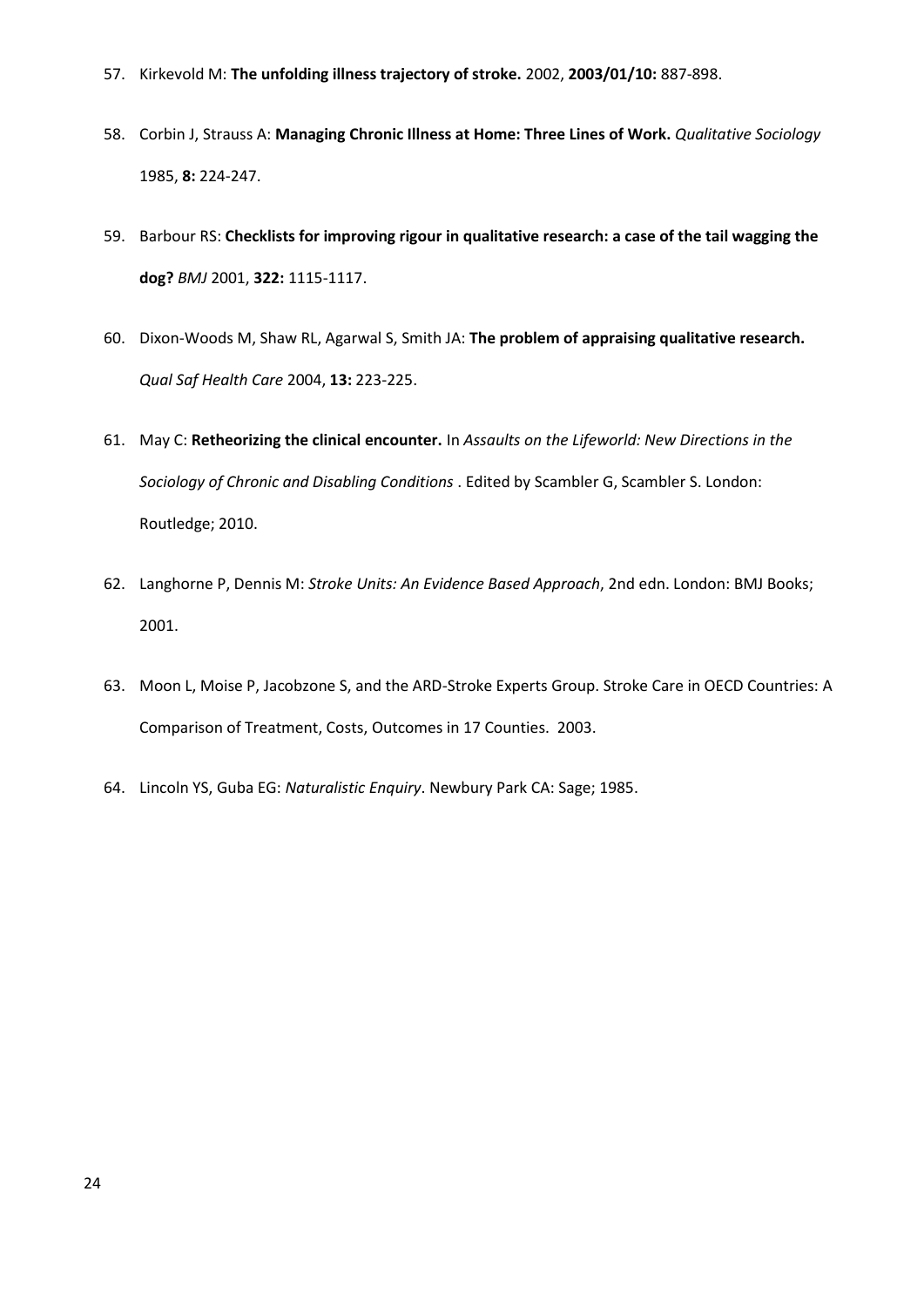| <b>COHERENCE</b><br>(Sense-making work)<br>Understanding the prospect of having<br>stroke, what this means and how the<br>condition may be managed.                                                                                                                                                                                                                                                                                                                                | <b>COGNITIVE PARTICIPATION</b><br>(Relationship work)<br>Investing personal and interpersonal<br>commitment to living with the condition<br>and its management.                                                                                                                                                                                                                                  | <b>COLLECTIVE ACTION</b><br>(Enacting work)<br>Investing effort and resources in management,<br>carrying out tasks and experiencing the illness.                                                                                                                                                                                                                                                                                                                                                       | <b>REFLEXIVE MONITORING</b><br>(Appraisal work)<br>Reflecting on the effects of therapies in<br>retrospect and determining whether to<br>modify them.                                                                                                                                         |
|------------------------------------------------------------------------------------------------------------------------------------------------------------------------------------------------------------------------------------------------------------------------------------------------------------------------------------------------------------------------------------------------------------------------------------------------------------------------------------|--------------------------------------------------------------------------------------------------------------------------------------------------------------------------------------------------------------------------------------------------------------------------------------------------------------------------------------------------------------------------------------------------|--------------------------------------------------------------------------------------------------------------------------------------------------------------------------------------------------------------------------------------------------------------------------------------------------------------------------------------------------------------------------------------------------------------------------------------------------------------------------------------------------------|-----------------------------------------------------------------------------------------------------------------------------------------------------------------------------------------------------------------------------------------------------------------------------------------------|
| <b>Differentiation</b><br>Understanding and differentiating between<br>risk factors, investigations, treatments and the professionals with regards to diagnosis and<br>roles of different health professionals or<br>services. Prioritising treatments and activities.                                                                                                                                                                                                             | <b>Enrolment</b><br>Engaging with friends, family and health<br>illness management to enable them to provide<br>support. Adjusting relationships to<br>accommodate new roles as a result of illness<br>management. Protecting family members<br>during management.                                                                                                                               | <b>Skill set workability</b><br>Setting a routine/strategy to cope with symptoms,<br>exacerbations, and emergency situations i.e.<br>therapeutic interventions. Enacting activities with a<br>view to achieving goals. Controlling risks associated<br>with recovery.                                                                                                                                                                                                                                  | Reconfiguration<br>Altering a set routine when required such as<br>medication regimes or appointments, to fit in<br>with daily activities or other arrangements.<br>Learning a new way of doing things after<br>stroke. Altering priorities and ways of<br>thinking due to stroke management. |
| <b>Communal specification</b><br>Gaining information about illness<br>management with the help of others, for<br>example friends, family or health<br>professionals. Receiving diagnosis, or<br>misdiagnosis.                                                                                                                                                                                                                                                                      | <b>Activation</b><br>Arranging help (e.g. logistical, administrative,<br>or expert) from health professionals, social<br>services or friends and family.                                                                                                                                                                                                                                         | <b>Contextual Integration</b><br>Making sure you have the right financial and social<br>resources, and integrating the illness into social<br>circumstances. Managing potential environmental<br>dangers through making resources available. Adjusting Recalling previous events with friends and<br>to new social role in society or life circumstances such family.<br>as unemployment.                                                                                                              | <b>Communal Appraisal</b><br>Discussing or altering current management<br>plans already initiated, in discussion with<br>health professionals or friends and family.                                                                                                                          |
| Individual specification<br>Achieving your own understanding illness<br>management in personal terms, through<br>personal research such as reading, or<br>personal life experience.                                                                                                                                                                                                                                                                                                | <b>Initiation</b><br>Using organisational skills to arrange one's<br>own contribution to management, such as<br>arranging prescriptions, social care and<br>transport to appointments.                                                                                                                                                                                                           | <b>Interactional workability</b><br>Taking treatments, enacting lifestyle changes,<br>attending appointments, enduring side effects.<br>Enduring poor health care or care that does not meet<br>expectations (e.g. poor interactions) Enduring setbacks symptoms and progress (but not as a<br>in recovery. Learning self care. The work of rehab. The routine, see below).<br>work after discharge. Enduring intrusions and<br>interventions from family members, including negative<br>interactions. | <b>Individual appraisal</b><br>Assessing individually whether to continue<br>or alter current management plans.<br>Recalling previous events. Monitoring                                                                                                                                      |
| Internalization Relating your experience to<br>illness management, understanding any<br>implications, knowing when to seek help,<br>understanding one's own contribution to<br>reducing risk, knowing limitations and risks<br>due to stroke. Calculating safety risks.<br>Maintaining motivation and determination.<br>Developing expectations of health services.<br>Making sense of progress in recovery and<br>one's own contributions to this. Setting goals<br>for recovery. | Legitimation<br>Seeking reassurance about treatments from<br>others about appropriateness of management<br>plans. Gaining confidence in the success of<br>treatments. Dealing with stigmatisation or a<br>mismatch in ideas and expectation from<br>others. Reaching an understanding that<br>treatments are' the right thing to do'.<br>Comparing yourself to others to validate<br>treatments. | <b>Relational Integration</b><br>Maintaining confidence in health professionals and<br>their interaction with each other. Maintaining<br>confidence in care plan. Coping with multiple<br>caregivers. Enduring system failures caused by poor<br>communication / interaction by service providers.                                                                                                                                                                                                     | Systematization<br>Developing ways of keeping up to date with<br>newly available treatments. Routine self<br>monitoring.                                                                                                                                                                      |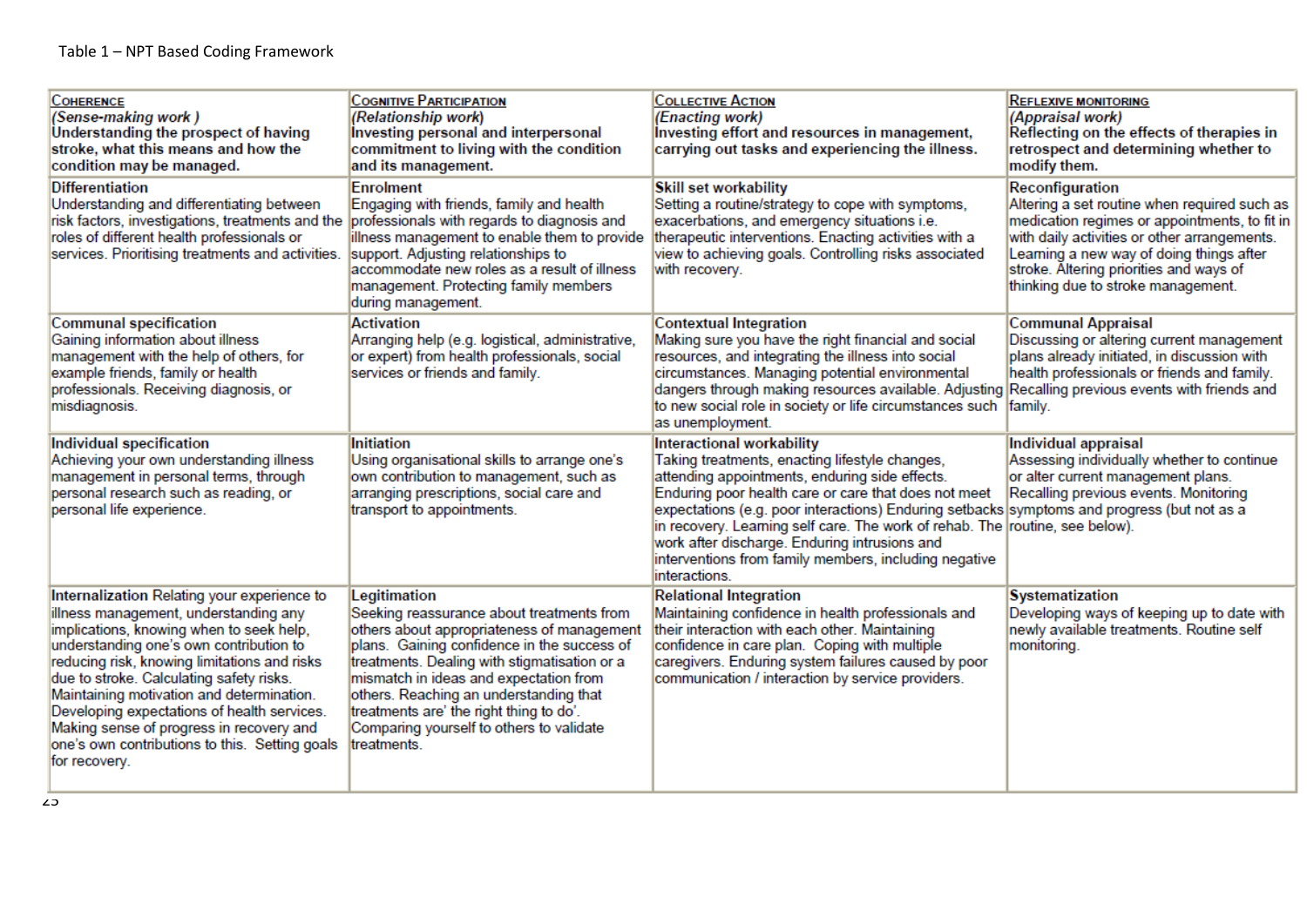# **ADDITIONAL FILES**

Additional file 1.doc: Search Strategy. The full search strategy used in the stroke systematic review.

Additional file 2.doc: Inclusion and Exclusion Criteria for Papers. Criteria used to include and exclude papers in the stroke systematic review.

Additional file 3.doc: Inclusion and Exclusion criteria for data extraction. Criteria used to include and exclude data within a paper in the stroke systematic review.

Additional file 4.doc: Data Extraction Instrument. The instrument used to extract data from papers included in the stroke systematic review.

Additional file 5.doc: Quality Appraisal Instrument. The instrument used to analyse the quality of papers included in the stroke systematic review, to inform discussion.

Figure 1 – Flowchart Demonstrating Papers Included in the Stroke Review.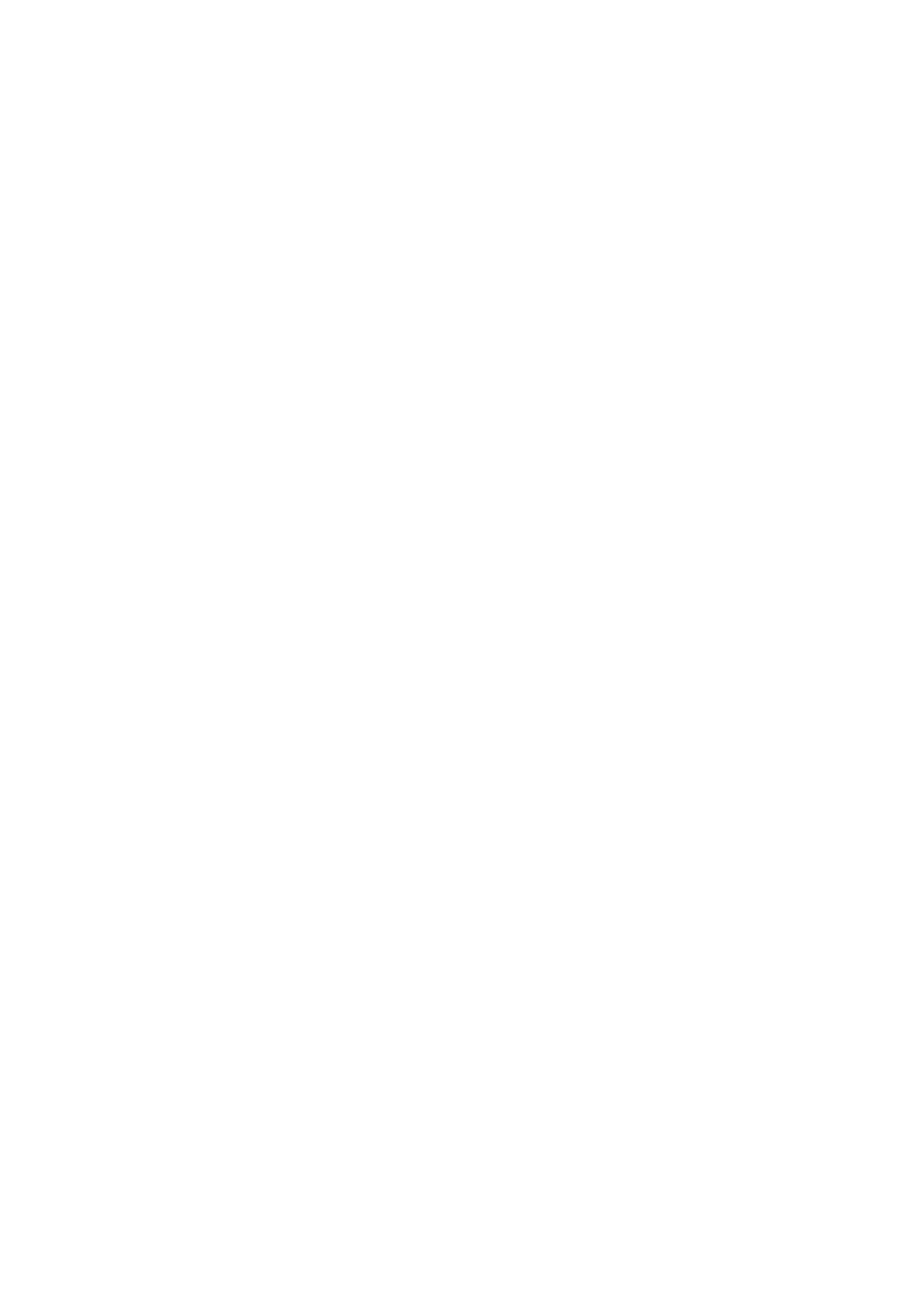